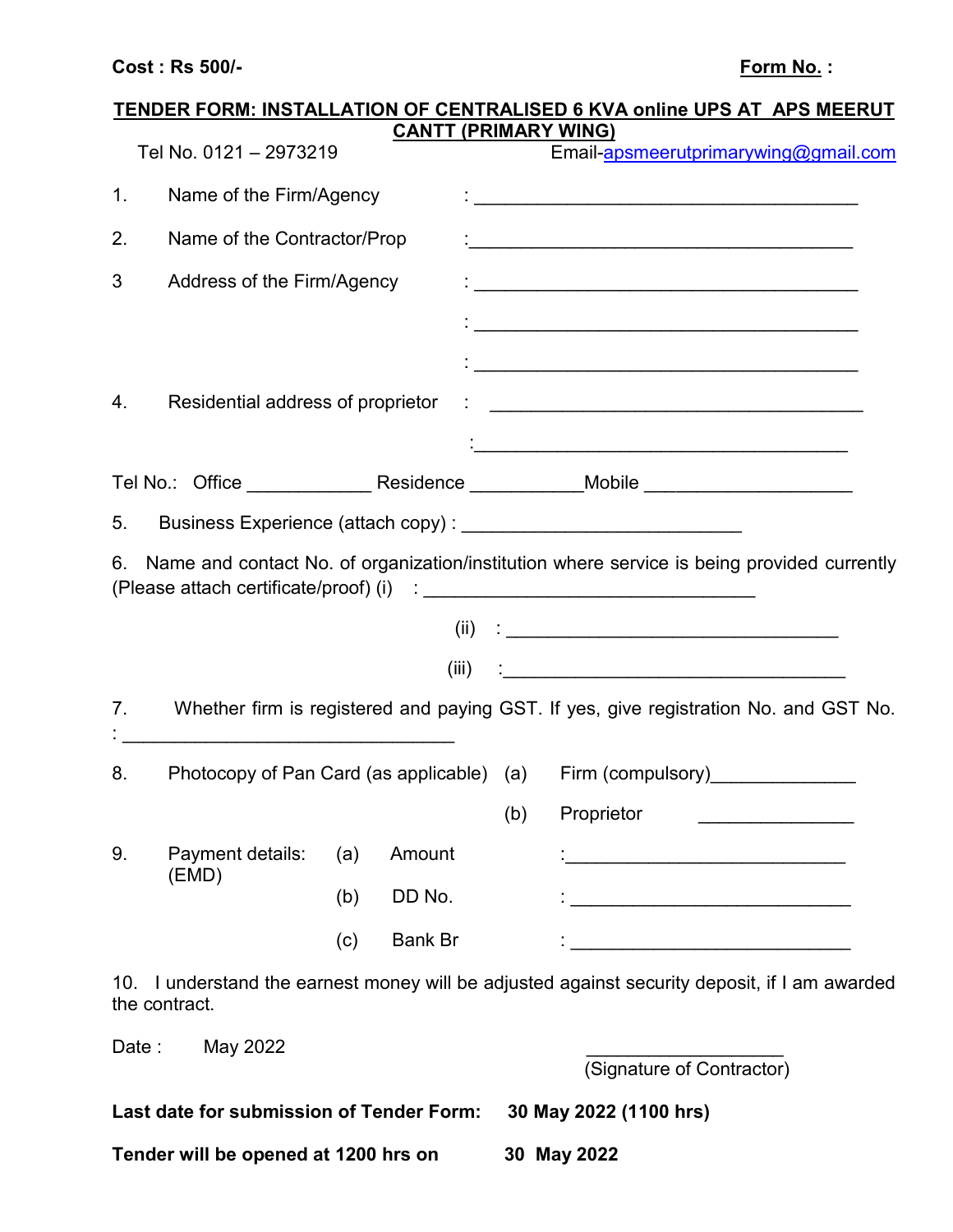## **Name of Work: Installation of 6 KVA online UPS at APS, Meerut Cantt (Primary wing)**

#### **Eligibility Criteria**

1. The firm should have not been black listed by any department. The relevant documents should be attached in the Technical Bid.

2. The firm must have adequate capacity to do such type of work/services within the given time schedule.

3. Please furnish a brief write up, backed-up with adequate data, explaining the available capacity and experience (both technical & commercial).

4. Brand quoted for online UPS should be of same make.

5. All transportation & equipments to be used shall be arranged by the agency at their own cost.

6. Site clearance after completion of work will be done by contractor/supplier.

# **Note All above criteria should be strictly followed. Tenderer should quote only if he is eligible.**

Date: **May 2022** 

(Signature of Contractor)

Contd..3/-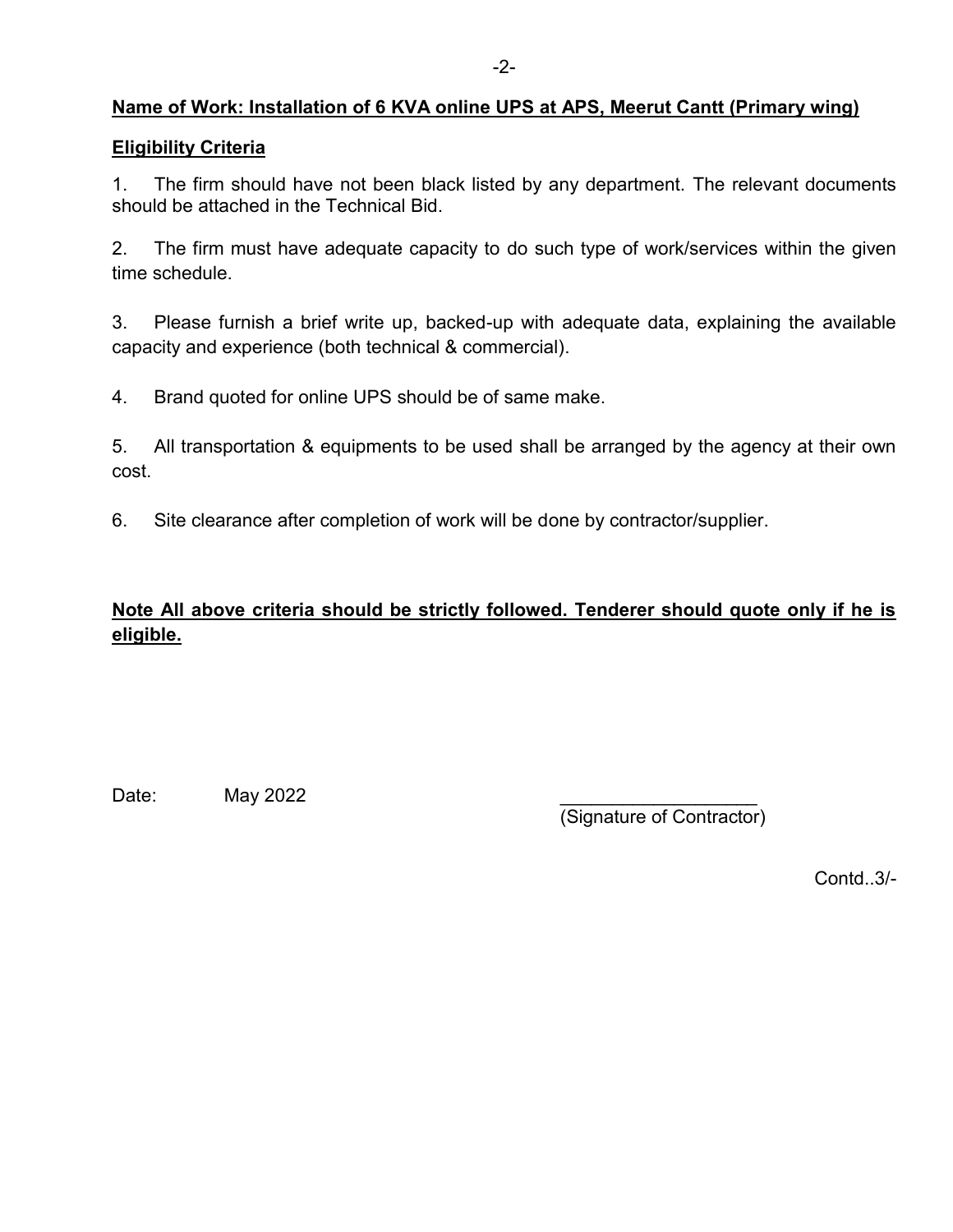## **TERMS AND CONDITIONS**

1. The scope of the work/services would include installation of 6 KVA online UPS at APS, Meerut Cantt (PriMayy Wing) and as per directions.

2. You are requested to give your **TECHNICAL BIDS** and **COMMERCIAL BIDS** separately in two different sealed envelopes. The format for **Technical bid** is attached as **Appendix 'A'** and for **Commercial Bid** is attached as **Appendix 'B'** to this letter.

3. The envelopes should be clearly Mayked **TECHNICAL / COMMERCIAL BIDS FOR 6 KVA ONLINE UPS**. The Technical Bid will be opened first and only if found valid & suitable then the commercial Bid would be opened. During the intervening period the Board of Officers is at liberty to visit the shop/establishment of the bidder and select the firms /dealers for opening of Commercial Bids. The decision of the Board shall be final & binding on all and no representations in this regard will be entertained.

4. **Specification**: As per description attached item as specified only are to be issued. Item not found genuine / satisfactory shall be rejected and the supplier will replace the same at his own cost.

5. **Earnest Money deposit (EMD)**: All technical Bids must be accompanied with a **Demand Draft** (No Cheque/ Cash) of **Rs 10,000**/- (Rupees Ten Thousand only) in favour of the **ARMY PUBLIC SCHOOL MEERUT CANTT** which is refundable on non-acceptance of the tender.

6. **Amount of Bid Security**. Earnest money of selected vendor will be kept as security money which will only be refunded after completion of the project /receipt of complete store. In case of vendor failed to complete the project/work within the stipulated period, security money will be confiscated.

7. **Time for Completion of Project / Delivery of Stores:** Time for completion of the project will be specified in the supply/work order. In no case period of services would be more than 60 days from the date of receipt of the work/supply order.

8. **Payment Terms**: Payments will be made through NEFT/Cheque in the name of Firm, after completion of work/supply of stores and checking by the Board of Officers and endorsing certificate that the quality of material/items is of standard quality, as per specification / description and service is satisfactory.

9. **Warranty:** The following Warranty will from part of the contract:-

(a) The firm/vendor warrants for a minimum period of  $Two\ years$  from the date of execution of whole project/supply.

(b) If within the period of warranty, any item/portion is found defective, the same will be rectified immediately free of charge.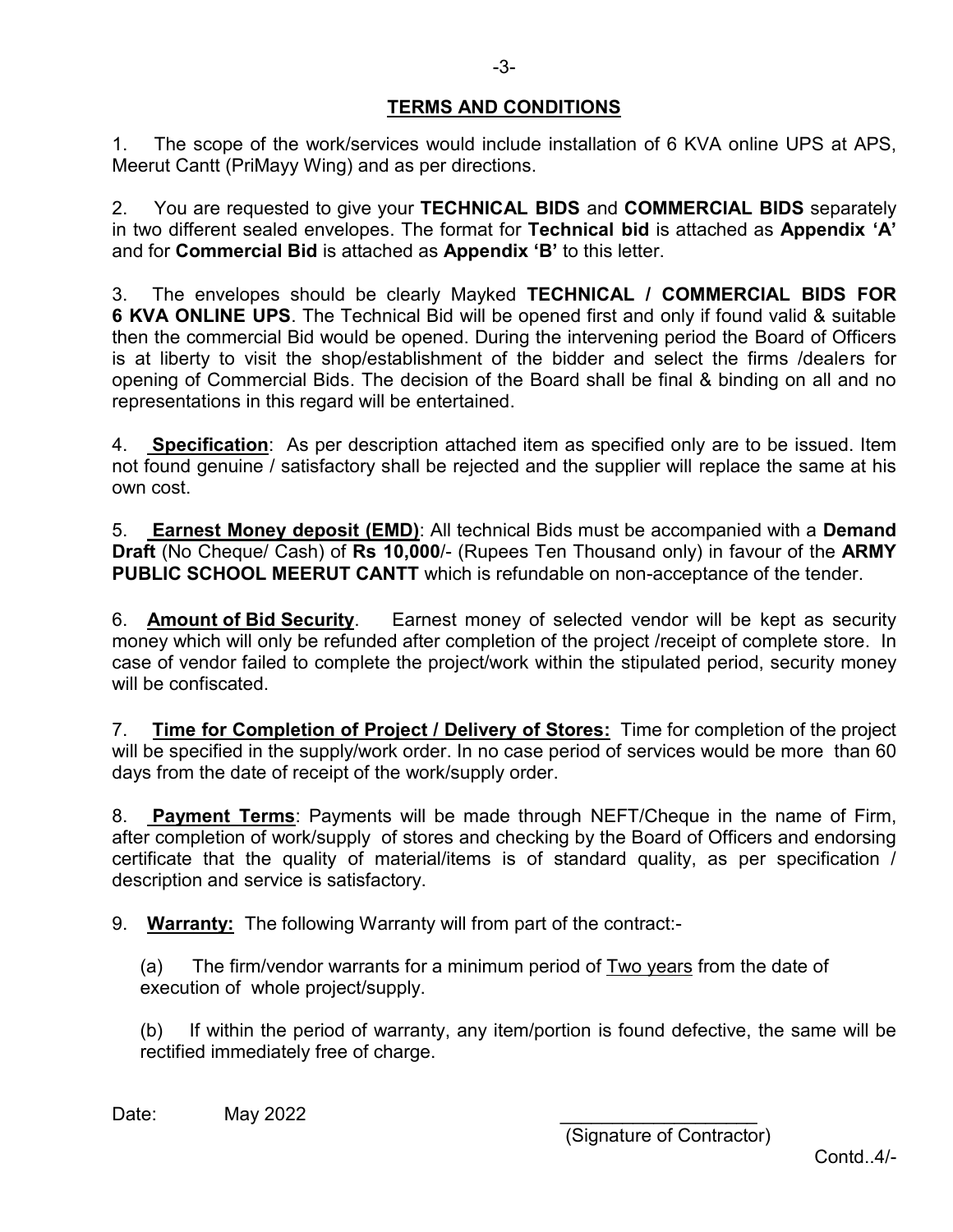10. **Delivery Period/Completion of Work**. The firm shall be bound to complete the work / supply of stores within 60 days / as per work / supply order.

11. **Delay Penalties/Liquidity Damages**. In case of delay in completion of work / supply of stores by given time, penalty @ 05% of the undelivered stores / non completion of work shall be levied.

12. Bid Validity. Bid shall remain valid for 90(Ninety) days from the date of opening of tender.

13. **Acceptance of Tenders**: The tenders / quotations are to be submitted separately as under:

- (a) Technical Bid
- (b) Commercial Bid

14. The duly compiled Technical Bid and Commercial Bid for your firm/agency, in sealed Envelops drooped in **Separate Tender Box** at School main Gate (PriMayy Wing) or send through registered by post to The Principal, Army Public School, Meerut Cantt. Documents received by post after last date of submission should not be entertained. The following should be written on envelops:-

- (a) Technical Bid for INSTALLATION OF ONLINE 6 KVA UPS.
- (b) Commercial Bid for INSTALLATION OF ONLINE 6 KVA UPS.

15. **Opening of Tenders:** Date and Time for opening of technical bids mentioned on tender form and financial bids shall be communicated separately after opening of valid Technical Bids. It is advised that one of your representatives is present accordingly.

16 The School reserves the right to alter the quantities mentioned or to reject any tender without assigning any reasons thereof and no representation in this regard would be entertained.

17. **Technical Bid.** Please ensure that all documents as per **Appx 'A'** are placed inside the envelope No.1 (**Technical Bid**) else the bid would be rejected.

## 18. **Scope of services should be verified physically before submitting the quotation. The representatives of the company/ firm may visit the School Campus.**

19. **Dispute Resolution:** In the event of any dispute or difference between the parties hereto, such dispute or difference shall be resolved amicably by mutual consultation. Final deciding authority will be Chairman, APS Meerut Cantt

20. In case if there is any substandard quality/ unapproved material are issued, the same shall be removed by the agency at his own expense.

Date: **May 2022**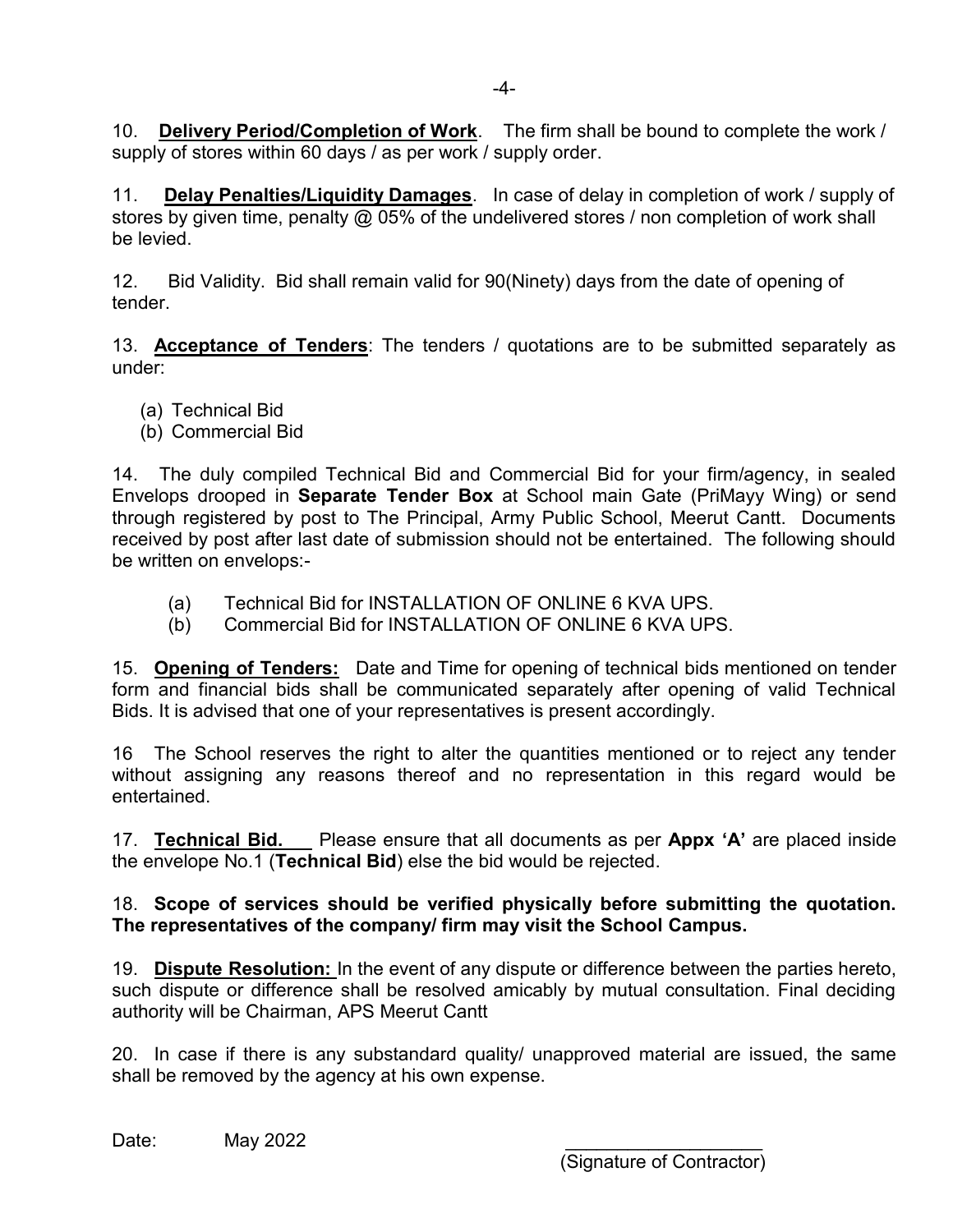## **Appendix 'A'**

(Refers to terms and conditions Para 2 of Tender Form)

## **TECHNICAL BID: INSTALLATION OF ONLINE 6 KVA UPS**

The following documents and specification will also be submitted with Technical Bid:-

| S.<br>No | <b>Documents</b>                                                                                          | <b>Document</b><br><b>Produced</b><br>by Vendor<br>Yes/No | Document/<br><b>Certificate</b><br><u>No.</u> | Ser No. of<br><b>Pages</b><br>attached |
|----------|-----------------------------------------------------------------------------------------------------------|-----------------------------------------------------------|-----------------------------------------------|----------------------------------------|
| (a)      | Authorized Registration Certificate of<br>Firm/ Agency                                                    |                                                           |                                               |                                        |
| (b)      | Registration of GST of Firm/Agency                                                                        |                                                           |                                               |                                        |
| (c)      | Aadhar Card of Proprietor (both side)<br>optional                                                         |                                                           |                                               |                                        |
| (e)      | PAN Card of Firm/Agency / Proprietor                                                                      |                                                           |                                               |                                        |
| (f)      | Last Two FY Income Tax Return                                                                             |                                                           |                                               |                                        |
| (g)      | DD of Rs 10,000/- (refundable)                                                                            |                                                           |                                               |                                        |
| (h)      | Terms and conditions accepted or not<br>(Should be on company/firm letter<br>pad duly stamped and signed) |                                                           |                                               |                                        |

Note: Please refer to Terms and conditions attached to this letter as Appx 'A' The same are required to be duly signed by authorized and competent representative of the firm/ agency/ company and attached with other relevant documents for the Technical Bid.

Date: **May 2022** 

(Signature of Contractor)

## **UNDERTAKING BY CONTRACTOR/FIRM**

I have done the survey on ground and given the total estimated cost and items required for the complete project.

Date: **May 2022**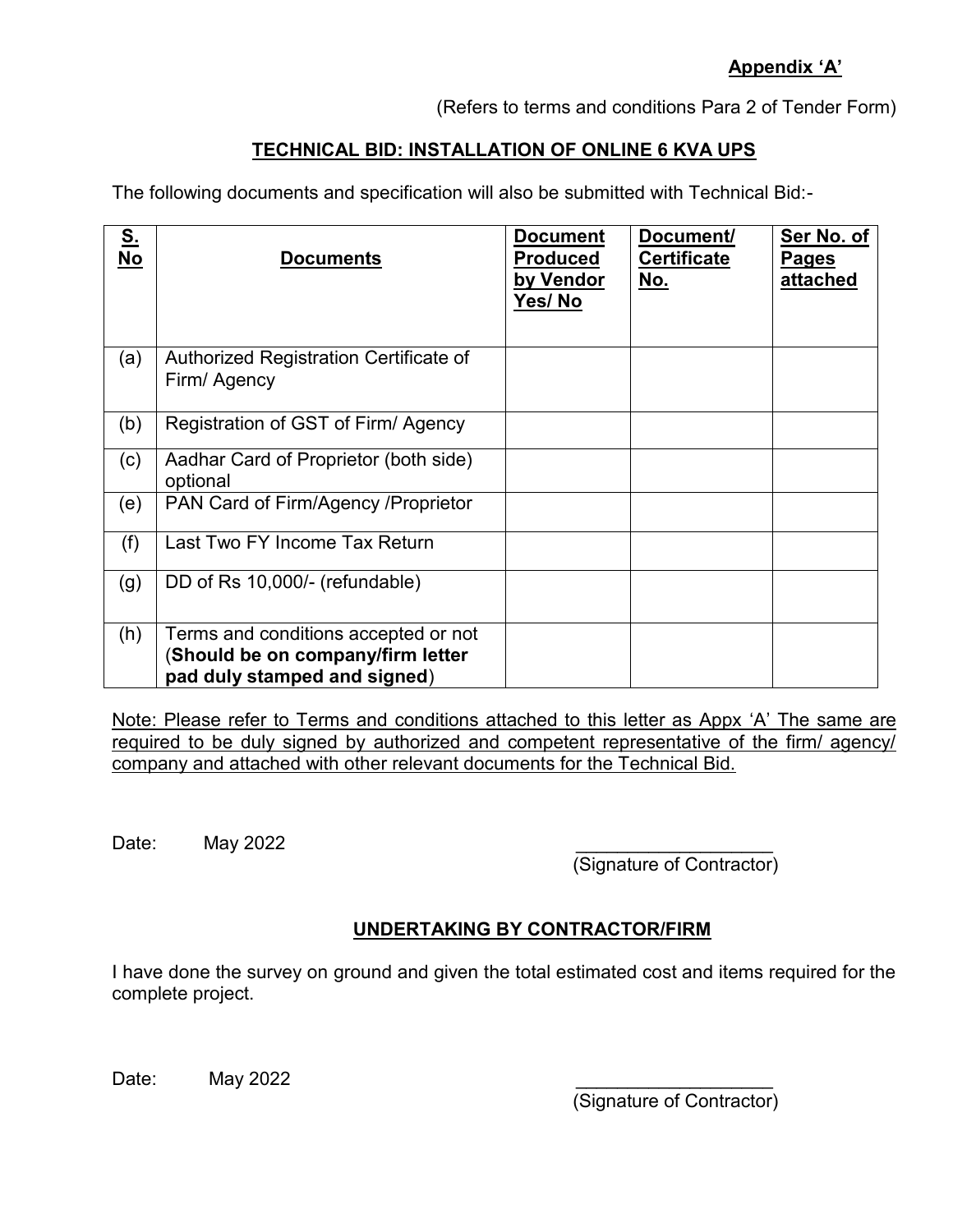#### **Appendix 'B'**

(Refers to terms and conditions Para 2 of Tender Form)

## **COMMERCIAL BID**

## **INSTALLATION OF 6 KVA ONLINE UPS AT APS MEERUT CANTT (PRIMAYY WING)**

| <b>Ser</b><br><u>No.</u> | Name of<br><b>Brand offered</b> | Nomenclature                                                                                   | A/U        | $Q$ ty | Rate | <b>Amount</b> |
|--------------------------|---------------------------------|------------------------------------------------------------------------------------------------|------------|--------|------|---------------|
| 1.                       | <b>APC</b>                      | 6 KVA on Line UPS                                                                              | <b>Nos</b> | 01     |      |               |
|                          | <b>Microtek</b>                 |                                                                                                |            |        |      |               |
|                          | <b>Luminous</b>                 |                                                                                                |            |        |      |               |
|                          |                                 | SMF Battries 12V-26/28AH                                                                       | <b>Nos</b> | 16     |      |               |
|                          |                                 | Battery Rack for 16 Nos 12V-<br>26/28 AH Batteries                                             | <b>Nos</b> | 01     |      |               |
|                          |                                 | Interlink Conncetor for 6 KVA<br><b>UPS-192V DC</b>                                            | <b>Nos</b> | 01     |      |               |
|                          |                                 | <b>Installation Charges</b><br>including material (wire,<br>fitting items etc)<br>$\%$<br>GST@ |            |        |      |               |
|                          |                                 | <b>Total Amount</b>                                                                            |            |        |      |               |

(a) Vendors/Contractors are requested to visit the school and carry out detailed survey before quoting the bid.

(b) All required necessary accessories are to be mentioned clearly with brand name in the quotation/bid. Quotation should be duly stamped and signed.

(c) Survey has been conducted and total no. of items and there prices for the total project as per the direction given by the school is given in the quotation.

(d) Prices quoted inclusive of all taxes, duties and levies.

(e) Prices quoted should be applicable up to 90 days.

Date: **May 2022**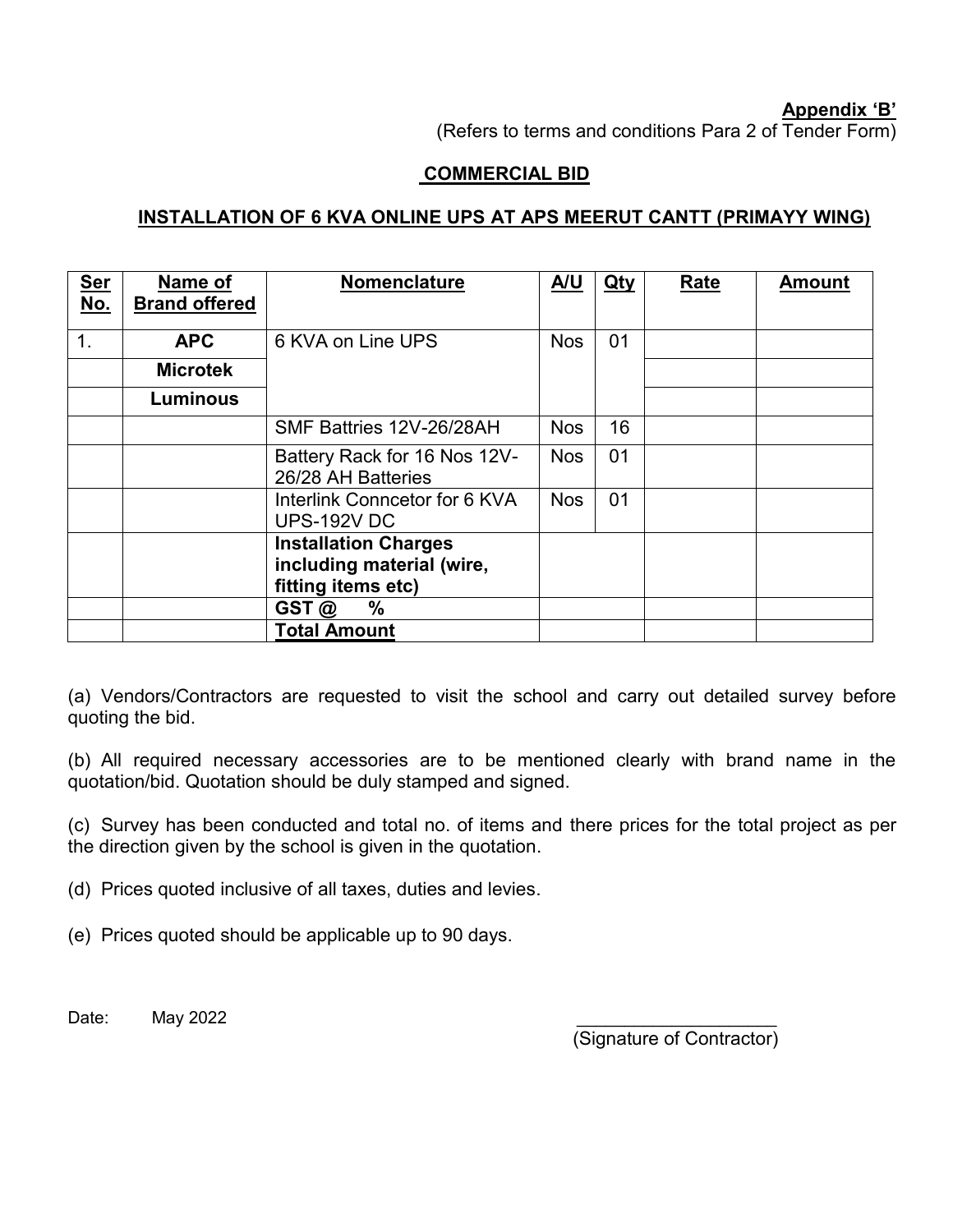## **TENDER FORM: PURCHASE OF STEEL CUPBOARDS AT APS MEERUT CANTT (PRIMARY WING)**

|                | Tel No. 0121 - 2973219                                                                                               |     |         |     | Email-apsmeerutprimarywing@gmail.com                                                                                                                                 |  |
|----------------|----------------------------------------------------------------------------------------------------------------------|-----|---------|-----|----------------------------------------------------------------------------------------------------------------------------------------------------------------------|--|
| 1.             | Name of the Firm/Agency                                                                                              |     |         |     | .<br>• <u>———————————————————————————————</u>                                                                                                                        |  |
| 2.             | Name of the Contractor/Prop                                                                                          |     |         |     |                                                                                                                                                                      |  |
| 3              | Address of the Firm/Agency                                                                                           |     |         |     |                                                                                                                                                                      |  |
|                |                                                                                                                      |     |         |     |                                                                                                                                                                      |  |
|                |                                                                                                                      |     |         |     |                                                                                                                                                                      |  |
| 4.             | Residential address of proprietor                                                                                    |     |         |     |                                                                                                                                                                      |  |
|                |                                                                                                                      |     |         |     |                                                                                                                                                                      |  |
|                |                                                                                                                      |     |         |     | Tel No.: Office _________________Residence _____________Mobile _________________                                                                                     |  |
| 5.             |                                                                                                                      |     |         |     |                                                                                                                                                                      |  |
| 6.             |                                                                                                                      |     |         |     | Name and contact No. of organization/institution where service is being provided<br>currently (Please attach certificate/proof) (i) : ______________________________ |  |
|                |                                                                                                                      |     | (ii)    |     |                                                                                                                                                                      |  |
|                |                                                                                                                      |     | (iii)   |     | <u> 1989 - Johann John Stein, mars an deus Frankrik (f. 1988)</u>                                                                                                    |  |
| 7 <sub>1</sub> |                                                                                                                      |     |         |     | Whether firm is registered and paying GST. If yes, give registration No. and GST No.                                                                                 |  |
|                | <u> 1989 - Johann John Stone, mars eta bainar eta baina eta baina eta baina eta baina eta baina eta baina eta ba</u> |     |         |     |                                                                                                                                                                      |  |
| 8.             | Photocopy of Pan Card (as applicable) (a)                                                                            |     |         |     | Firm                                                                                                                                                                 |  |
|                |                                                                                                                      |     |         | (b) | Proprietor                                                                                                                                                           |  |
| 9.             | Payment details:<br>(EMD)                                                                                            | (a) | Amount  |     |                                                                                                                                                                      |  |
|                |                                                                                                                      | (b) | DD No.  |     |                                                                                                                                                                      |  |
|                |                                                                                                                      | (c) | Bank Br |     |                                                                                                                                                                      |  |
| 10.            | awarded the contract.                                                                                                |     |         |     | I understand the earnest money will be adjusted against security deposit, if I am                                                                                    |  |
|                | Date: May 2022                                                                                                       |     |         |     |                                                                                                                                                                      |  |
|                |                                                                                                                      |     |         |     | (Signature of Contractor)                                                                                                                                            |  |
|                | Last date for submission of Tender Form:                                                                             |     |         |     | 30 May 2022 (1100 hrs)                                                                                                                                               |  |
|                | Tender will be opened at 1200 hrs on                                                                                 |     |         |     | 30 May 2022                                                                                                                                                          |  |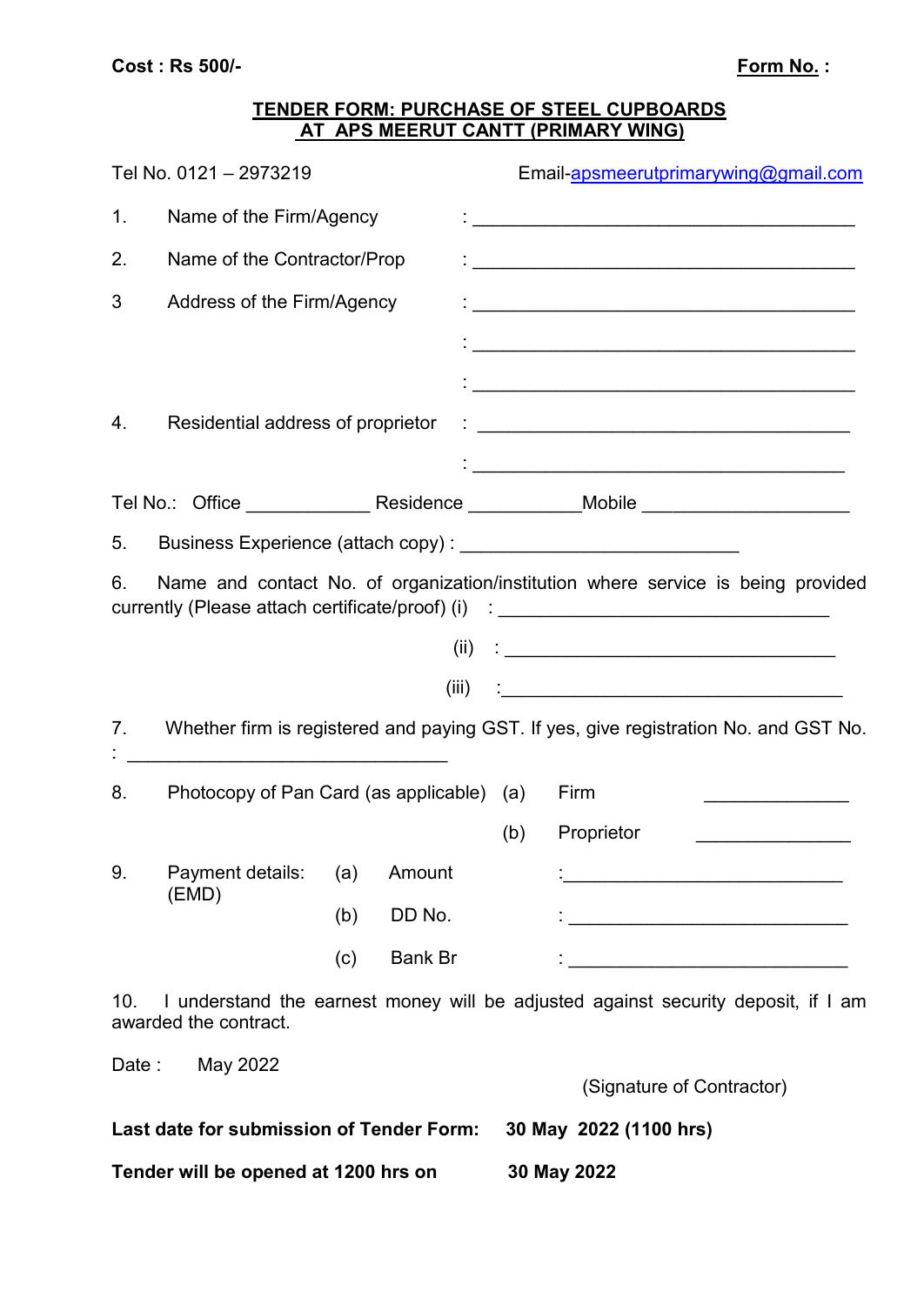## **Name of Work: Purchase of Steel Cupboards at APS, Meerut Cantt (Primary Wing)**

## **Eligibility Criteria**

1. The firm should have not been black listed by any department. The relevant documents should be attached in the Technical Bid.

2. The firm must have adequate capacity to do such type of work within the given time schedule.

3. Please furnish a brief write up, backed-up with adequate data, explaining the available capacity and experience (both technical & commercial) .

4. Brand quoted for work / store/ items should be of same make.

5. All transportation & equipments to be used in project/work shall be arranged by the agency at their own cost. Water and electricity will be provided on payment basis as per Mayket rate.

6. Site clearance after completion of work will be done by contractor.

# **Note All above criteria should be strictly followed. Tenderer should quote only if he is eligible.**

Date: May 2022

(Signature of Contractor)

Contd..3/-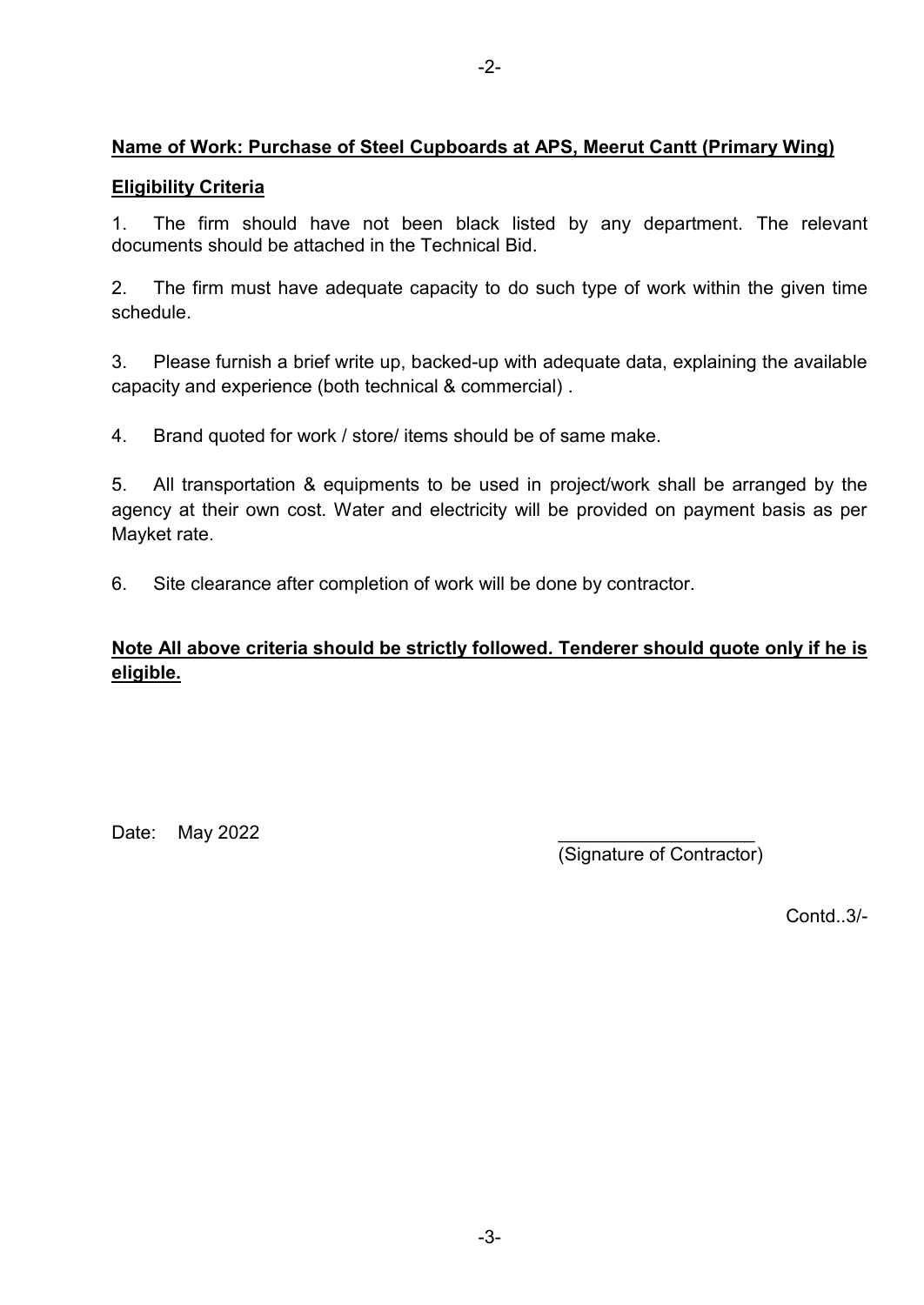## **TERMS AND CONDITIONS**

1. The scope of the work would include purchase of New Class Cupboards (Steel) at APS, Meerut Cantt (Primary Wing) and as per directions.

2. You are requested to give your **TECHNICAL BIDS** and **COMMERCIAL BIDS** separately in two different sealed envelopes. The format for **Technical bid** is attached as **Appendix 'A'** and for **Commercial Bid** is attached as **Appendix 'B'** to this letter.

3. The envelopes should be clearly Mayked **TECHNICAL/ COMMERCIAL BIDS for New Class Cupboards (Steel)**. The Technical Bid will be opened first and only if found valid & suitable then the commercial Bid would be opened. During the intervening period the Board of Officers is at liberty to visit the shop/establishment of the bidder and select the firms /dealers for opening of Commercial Bids. The decision of the Board shall be final & binding on all and no representations in this regard will be entertained.

4. **Specification**: As per description attached item as specified only are to be used. Item not found genuine / satisfactory shall be rejected and the supplier will remove the same from the school at his own cost.

5. **Earnest Money deposit (EMD)**: All technical Bids must be accompanied with a Demand Draft (No Cheque/ Cash) of Rs 20,000/- (Rupees Twenty Thousand only) in favour of the **ARMY PUBLIC SCHOOL MEERUT CANTT** which is refundable on non-acceptance of the tender.

6. **Amount of Bid Security.** Earnest money of selected vendor will be kept as security money and will only be refunded after completion of project/receipt of complete store. In case of vendor/firm failed to complete the project within the stipulated period security money will be forfeited.

7. **Time for Completion of Project / Delivery of Stores:** Time for completion of the project will be specified in the supply/work order. In no case period of work /supply of stores would be more than 60 days from the date of receipt of the work / supply order.

8. **Payment Terms**: Payments will be made through Cheque/NEFT in the name of Firm, after completion of work / supply of stores and checking by the Board of Officers and endorsing certificate that the quality of material used is of standard quality, as per specification / description and is satisfactory.

9. **Warranty:** The following Warranty will from part of the contract:-

(a) The contractor / supplier warrants for a minimum period of Two years from the date of execution of work / supply of stores.

(b) If within the period of warranty, any item/portion of the work is found defective, the same will be rectified immediately free of charge.

Date: **May 2022** 

(Signature of Contractor)

Contd..4/-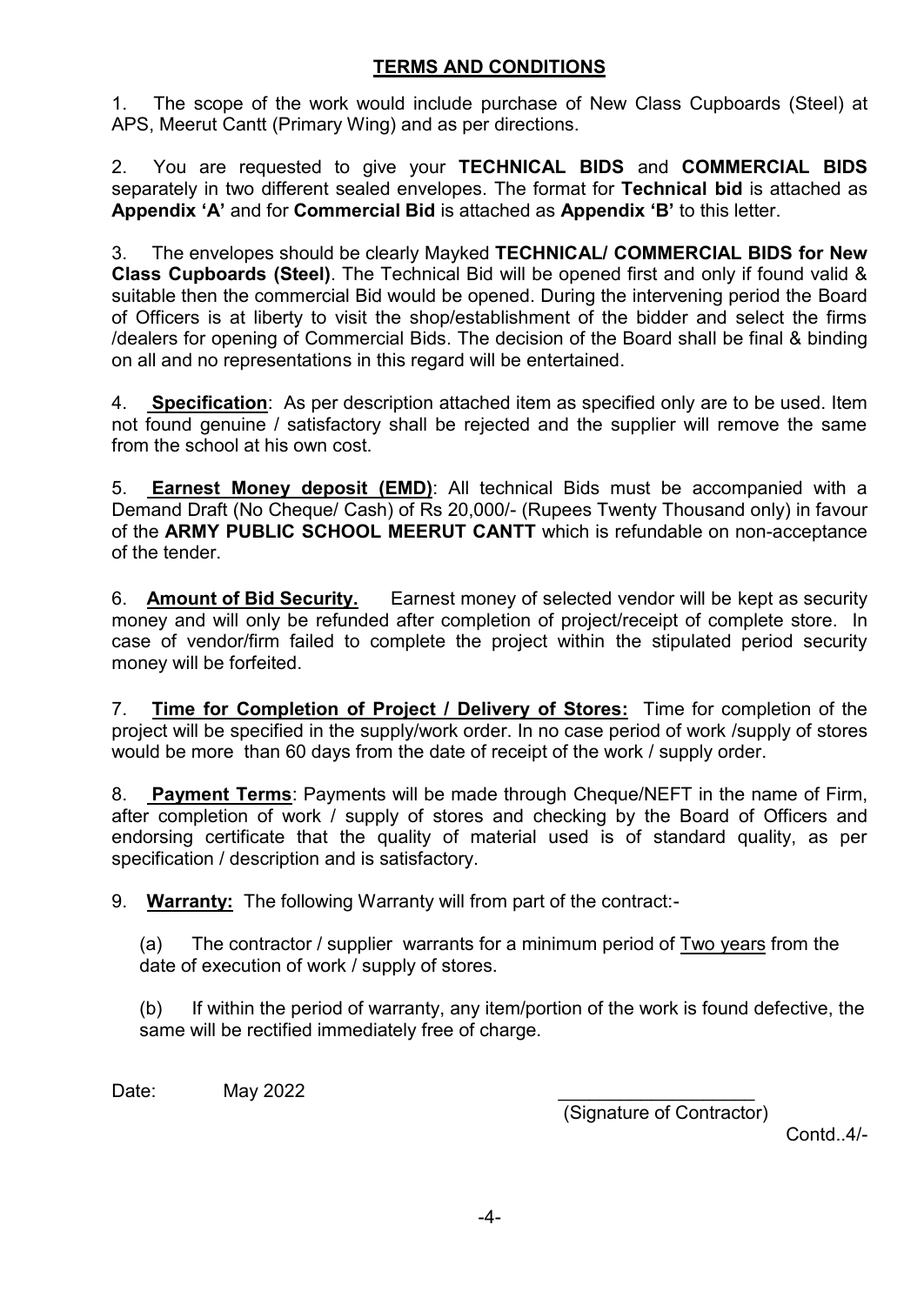10. **Delivery Period/Completion of Work**. The firm shall be bound to complete the work / supply of stores within 60 days from the issue of work / supply order.

11. **Delay Penalties/Liquidity Damages**. In case of delay in completion of work / supply of stores by 60 days, penalty  $\overline{\omega}$  5% of the undelivered stores / non completion of work shall be levied.

12. **Bid Validity**. Bid shall remain valid for 90 (Ninety) days from the date of opening of tender.

13. **Acceptance of Tenders**: The tenders / quotations are to be submitted separately as under:

- (a) Technical Bid
- (b) Commercial Bid

14. The duly compiled Technical Bid and Commercial Bid for your firm/agency, in sealed Envelops drooped in **Separate Tender Box** at School main Gate (Primary Wing) or send through **registered by post** to The Principal, Army Public School, Meerut Cantt. Documents received by post after last date of submission should not be entertained. The following should be written on envelops:-

- (a) Technical Bid for PURCHASE OF NEW CLASS CUPBOARDS.
- (b) Commercial Bid for PURCHASE OF NEW CLASS CUPBOARDS.

15. **Opening of Tenders:** Date and Time for opening of technical bids mentioned on tender form and financial Bids shall be communicated separately. It is advised that one of your representatives is present accordingly. Commercial bid will be opened after opening of valid Technical Bids.

16. The School reserves the right to alter the quantities mentioned or to reject any tender without assigning any reasons thereof and no representation in this regard would be entertained.

17. **Technical Bid.** Please ensure that all documents as per **Appendix 'A'** are placed inside the envelope No.1 (**Technical Bid**) else the bid would be rejected.

#### 18. **Scope of work should be verified physically before submitting the quotation. The representatives of the company/ firm may visit the site at School campus.**

19. **Dispute Resolution:** In the event of any dispute or difference between the parties hereto, such dispute or difference shall be resolved amicably by mutual consultation. Final deciding authority will be Chairman APS Meerut Cantt

20. All materials brought to site shall be subject to the approval of the School. In case if any substandard quality/ unapproved material are used, the same shall be removed by the agency at his own expense.

Date: May 2022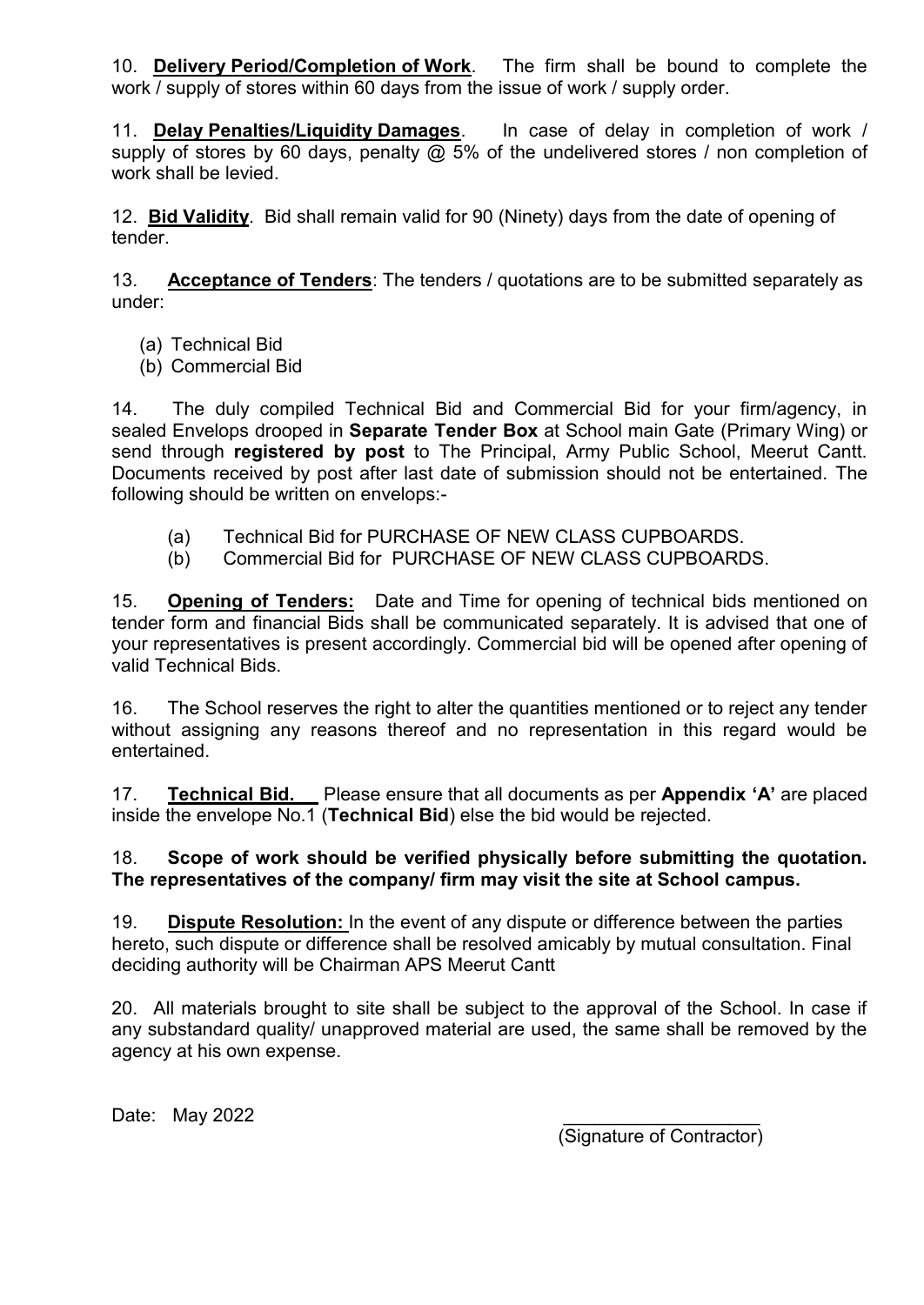(Refers to terms and conditions Para 2 of Tender Form)

#### **TECHNICAL BID**

The following documents and specification will also be submitted with Technical Bid:-

| S.<br>No | <b>Documents</b>                                                                                          | <b>Document</b><br><b>Produced</b><br>by Vendor<br>Yes/No | Document/<br>Certificate No. | <b>ReMayks</b> |
|----------|-----------------------------------------------------------------------------------------------------------|-----------------------------------------------------------|------------------------------|----------------|
| (a)      | Authorized Registration Certificate of<br>Firm/ Agency                                                    |                                                           |                              |                |
| (b)      | Registration of GST of Firm/Agency                                                                        |                                                           |                              |                |
| (c)      | Aadhar Card of Proprietor (both side)                                                                     |                                                           |                              |                |
| (d)      | PAN Card of Firm/Agency / Proprietor                                                                      |                                                           |                              |                |
| (e)      | Last Two FY Income Tax Return                                                                             |                                                           |                              |                |
| (f)      | DD of Rs 20,000/- (refundable)                                                                            |                                                           |                              |                |
| (g)      | Terms and conditions accepted or not<br>(Should be on company/firm letter<br>pad duly stamped and signed) |                                                           |                              |                |

Note: Please refer to Terms and conditions attached to this letter as Appx 'A' The same are required to be duly signed by authorized and competent representative of the firm/ agency/ company and attached with other relevant documents for the Technical Bid.

Date: **May 2022** 

(Signature of Contractor)

#### **UNDERTAKING BY CONTRACTOR**

I have done the survey on ground and given the total estimated cost and items required for the complete project /order.

Date: May 2022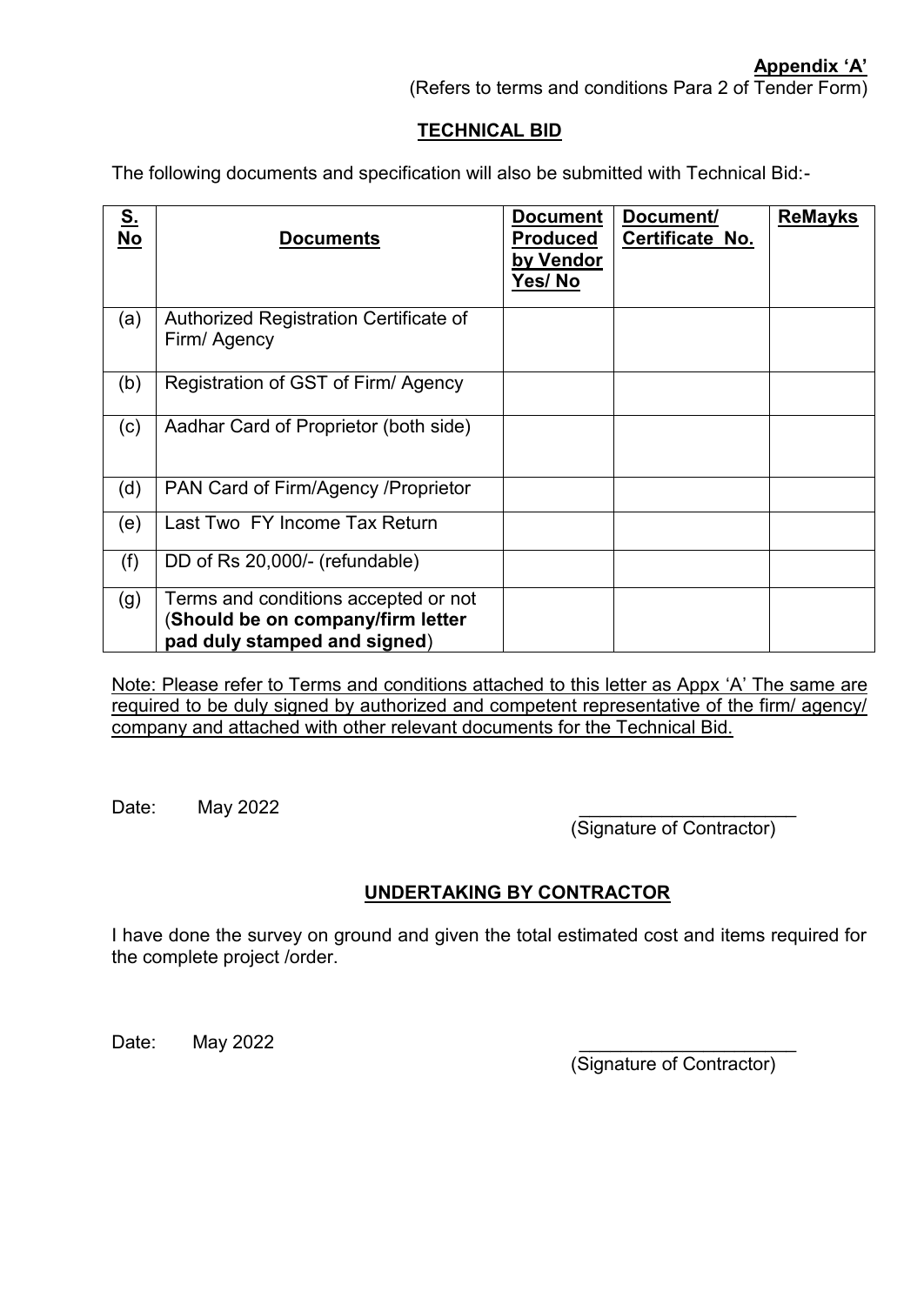**Appendix 'B'**

(Refers to terms and conditions Para 2 of Tender Form)

## **COMMERCIAL BID**

## **PURCHASE OF NEW CLASS CUPBOARDS (STEEL) AT APS MEERUT CANTT (PRIMARY WING)**

| <u>Ser</u><br><u>No.</u> | Name of<br><b>Brand offered</b> | Nomenclature                                                                                                                                                                 | <u>A/U</u> | <u>Qty</u> | <b>Rate</b> | <b>Amount</b> |
|--------------------------|---------------------------------|------------------------------------------------------------------------------------------------------------------------------------------------------------------------------|------------|------------|-------------|---------------|
| 1.                       |                                 | <b>Steel Cupboards</b><br>(Height-65",<br>Width-30"<br>Depth-17"<br>$Leg-5"$<br>Four(04) Shelves<br><b>Five Compartment</b><br>Silver Colour (Original)<br>Sheet Gauge-20x22 | <b>Nos</b> | 26         |             |               |
|                          |                                 | <b>Total</b>                                                                                                                                                                 |            |            |             |               |
|                          |                                 | %<br>GST@                                                                                                                                                                    |            |            |             |               |
|                          |                                 | <b>Total Amount</b>                                                                                                                                                          |            |            |             |               |

(a) Complete work /Issue stores on site as per School plan.

(b) Vendors/Contractors are requested to visit the site/school and carry out detailed survey before quoting the bid.

(c) All required necessary accessories are to be mentioned clearly with brand name in the quotation/bid duly stamped and signed.

(d) Survey has been conducted and total no. of items and there prices for the total project as per the direction given by the school is given in the quotation.

(e) Prices quoted inclusive of all taxes, duties and levies

#### **NOTE : (a) MS Sheet to be used of 20 guage for door, top and bottom. 22 guage for shelves and side**

- (b) Shelves will be supported both side for durability.
- (c) Sheet Quality CRCA., Clips 14 Guage with 4mm Niddle.
- (d) Large brass lock with SS long double key.

Date: May 2022 \_\_\_\_\_\_\_\_\_\_\_\_\_\_\_\_\_\_\_\_\_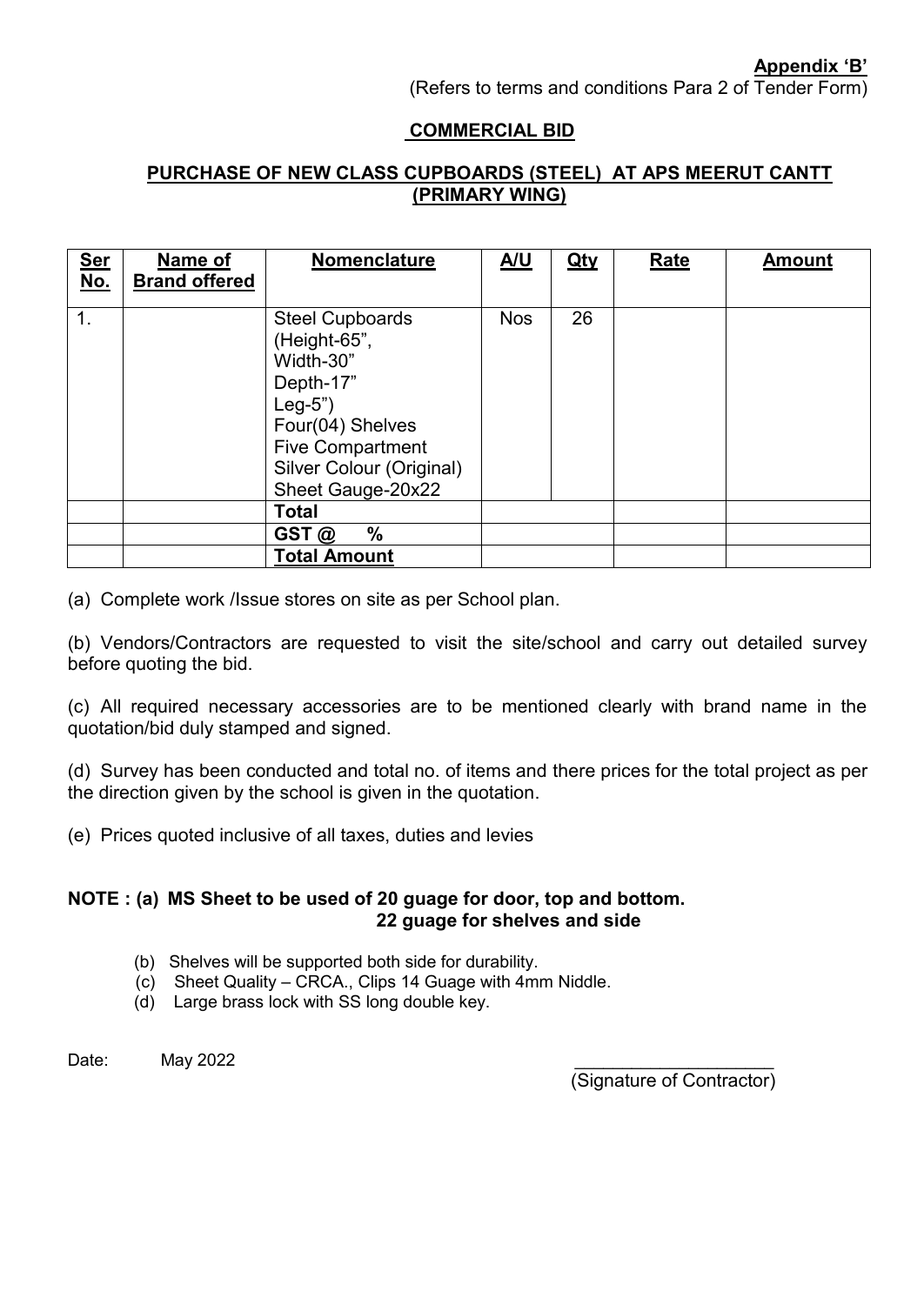# **TENDER FORM: PURCHASE OF DUSTBINS AT APS MEERUT CANTT**

|                | Tel No. 0121 - 2973219                                                                                                |     |                |     | Email-apsmeerutprimarywing@gmail.com                                                                                                                                                                                              |
|----------------|-----------------------------------------------------------------------------------------------------------------------|-----|----------------|-----|-----------------------------------------------------------------------------------------------------------------------------------------------------------------------------------------------------------------------------------|
| 1 <sub>1</sub> | Name of the Firm/Agency                                                                                               |     |                |     | .<br>• <u>————————————————————————————————</u>                                                                                                                                                                                    |
| 2.             | Name of the Contractor/Prop                                                                                           |     |                |     |                                                                                                                                                                                                                                   |
| 3              | Address of the Firm/Agency                                                                                            |     |                |     |                                                                                                                                                                                                                                   |
|                |                                                                                                                       |     |                |     |                                                                                                                                                                                                                                   |
|                |                                                                                                                       |     |                |     |                                                                                                                                                                                                                                   |
| 4.             | Residential address of proprietor                                                                                     |     |                |     |                                                                                                                                                                                                                                   |
|                |                                                                                                                       |     |                |     |                                                                                                                                                                                                                                   |
|                |                                                                                                                       |     |                |     | Tel No.: Office ________________ Residence ____________Mobile __________________                                                                                                                                                  |
| 5.             |                                                                                                                       |     |                |     |                                                                                                                                                                                                                                   |
| 6.             |                                                                                                                       |     |                |     | Name and contact No. of organization/institution where service is being provided<br>currently (Please attach certificate/proof) (i) : ______________________________                                                              |
|                |                                                                                                                       |     | (ii)           |     | $\frac{1}{2}$ . The contract of the contract of the contract of the contract of the contract of the contract of the contract of the contract of the contract of the contract of the contract of the contract of the contract of t |
|                |                                                                                                                       |     | (iii)          |     |                                                                                                                                                                                                                                   |
| 7.             | <u> 1990 - Johann John Stone, mars eta bainar eta baina eta erromania eta baina eta baina eta baina eta baina eta</u> |     |                |     | Whether firm is registered and paying GST. If yes, give registration No. and GST No.                                                                                                                                              |
| 8.             |                                                                                                                       |     |                |     | Photocopy of Pan Card (as applicable) (a) Firm (compulsory) ______________                                                                                                                                                        |
|                |                                                                                                                       |     |                | (b) | Proprietor<br><u> 1989 - Johann John Stone, mars et al. 1989 - John Stone, mars et al. 1989 - John Stone, mars et al. 1989 - John Stone</u>                                                                                       |
| 9.             | Payment details:                                                                                                      | (a) | Amount         |     | <u> 1990 - Johann John Stone, mars eta bainar eta industrial eta erromana eta erromana eta erromana eta erromana</u>                                                                                                              |
|                |                                                                                                                       | (b) | DD No.         |     |                                                                                                                                                                                                                                   |
|                |                                                                                                                       | (c) | <b>Bank Br</b> |     |                                                                                                                                                                                                                                   |
| 10.            | awarded the contract.                                                                                                 |     |                |     | I understand the earnest money will be adjusted against security deposit, if I am                                                                                                                                                 |
|                | Date: May 2022                                                                                                        |     |                |     |                                                                                                                                                                                                                                   |
|                |                                                                                                                       |     |                |     | (Signature of Contractor)                                                                                                                                                                                                         |
|                | Last date for submission of Tender Form:                                                                              |     |                |     | 30 May 2022 (1100 hrs)                                                                                                                                                                                                            |
|                | Tender will be opened at 1200 hrs on                                                                                  |     |                |     | 30 May 2022                                                                                                                                                                                                                       |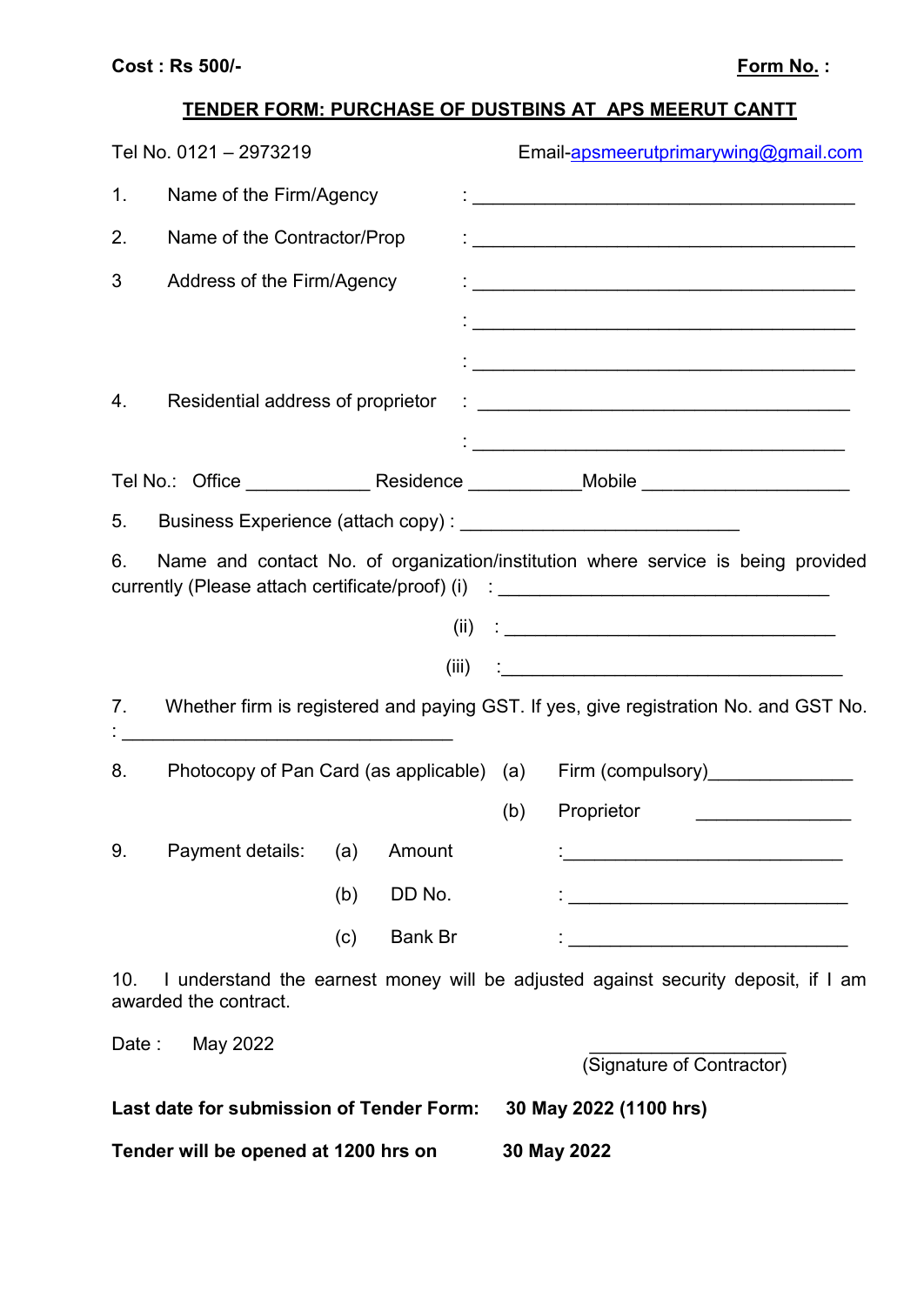## **Name of Work: Purchase of Dustbins at APS, Meerut Cantt**

## **Eligibility Criteria**

1. The firm should have not been black listed by any department. The relevant documents should be attached in the Technical Bid.

2. The firm must have adequate capacity to do such type of work within the given time schedule.

3. Please furnish a brief write up, backed-up with adequate data, explaining the available capacity and experience (both technical & commercial).

4. Brand quoted for work should be of same make.

5. All transportation & equipments to be used in work shall be arranged by the agency at their own cost.

6. Site clearance after completion of work will be done by contractor.

# **Note All above criteria should be strictly followed. Tenderer should quote only if he is eligible.**

Date: May 2022

(Signature of Contractor)

Contd..3/-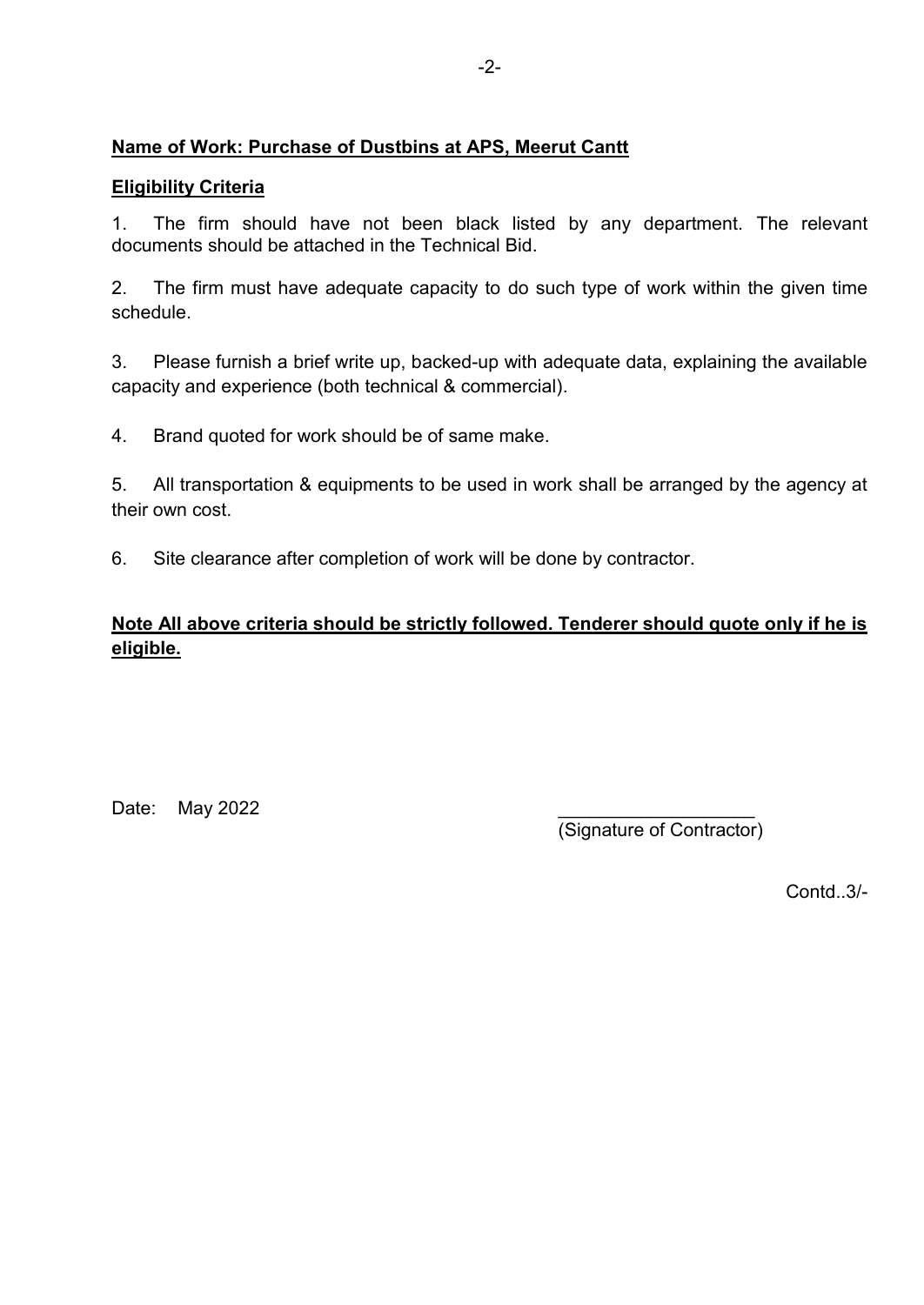#### **TERMS AND CONDITIONS**

1. The scope of the work would include purchase of Dustbins at APS, Meerut Cantt and as per directions.

2. You are requested to give your **TECHNICAL BIDS** and **COMMERCIAL BIDS** separately in two different sealed envelopes. The format for **Technical bid** is attached as **Appendix 'A'** and for **Commercial Bid** is attached as **Appendix 'B'** to this letter.

3. The envelopes should be clearly Mayked **TECHNICAL/ COMMERCIAL BIDS FOR PURCHASE OF DUSTBINS.** The Technical Bid will be opened first and only if found valid & suitable then the commercial bid would be opened. During the intervening period the Board of Officers is at liberty to visit the shop/establishment of the bidder and select the firms /dealers for opening of Commercial Bids. The decision of the Board shall be final & binding on all and no representations in this regard will be entertained.

4. **Specification**: As per description attached item as specified only are to be issued. Item not found genuine / satisfactory shall be rejected and the supplier will remove the same from the school at his own cost.

5. **Earnest Money deposit (EMD)**: All technical bids must be accompanied with a **Demand Draft** (No Cheque/ Cash) of **Rs 10,000**/- (Rupees Ten Thousand only) in favour of the **ARMY PUBLIC SCHOOL MEERUT CANTT** which is refundable on non-acceptance of the tender.

6. **Amount of Bid Security**. Earnest money of selected vendor will be kept as Security Money against the project / work which will only be refunded after completion of project/receipt of complete stores. In case vendor/firm failed to complete the project / work security money will be confiscated.

7. **Time for Completion of Project/Delivery of Stores.** Time for completion of the project will be specified in the supply/work order. In no case period of work would be more than 60 days from the date of receipt of the work order.

8. **Payment Terms**: Payments will be made through Cheque / NEFT in the name of Firm, after completion of work / supply of stores and checking by the Board of Officers and endorsing certificate that the quality of material/items is of standard quality, as per specification / description and service is satisfactory.

9. **Warranty:** The following Warranty will from part of the contract:-

(a) The contractor / supplier warrants for a minimum period of One Year from the date of execution of work / supply of stores.

(b) If within the period of warranty, any item/portion of the work is found defective, the same will be rectified immediately free of charge.

Date: May 2022

(Signature of Contractor)

Contd..4/-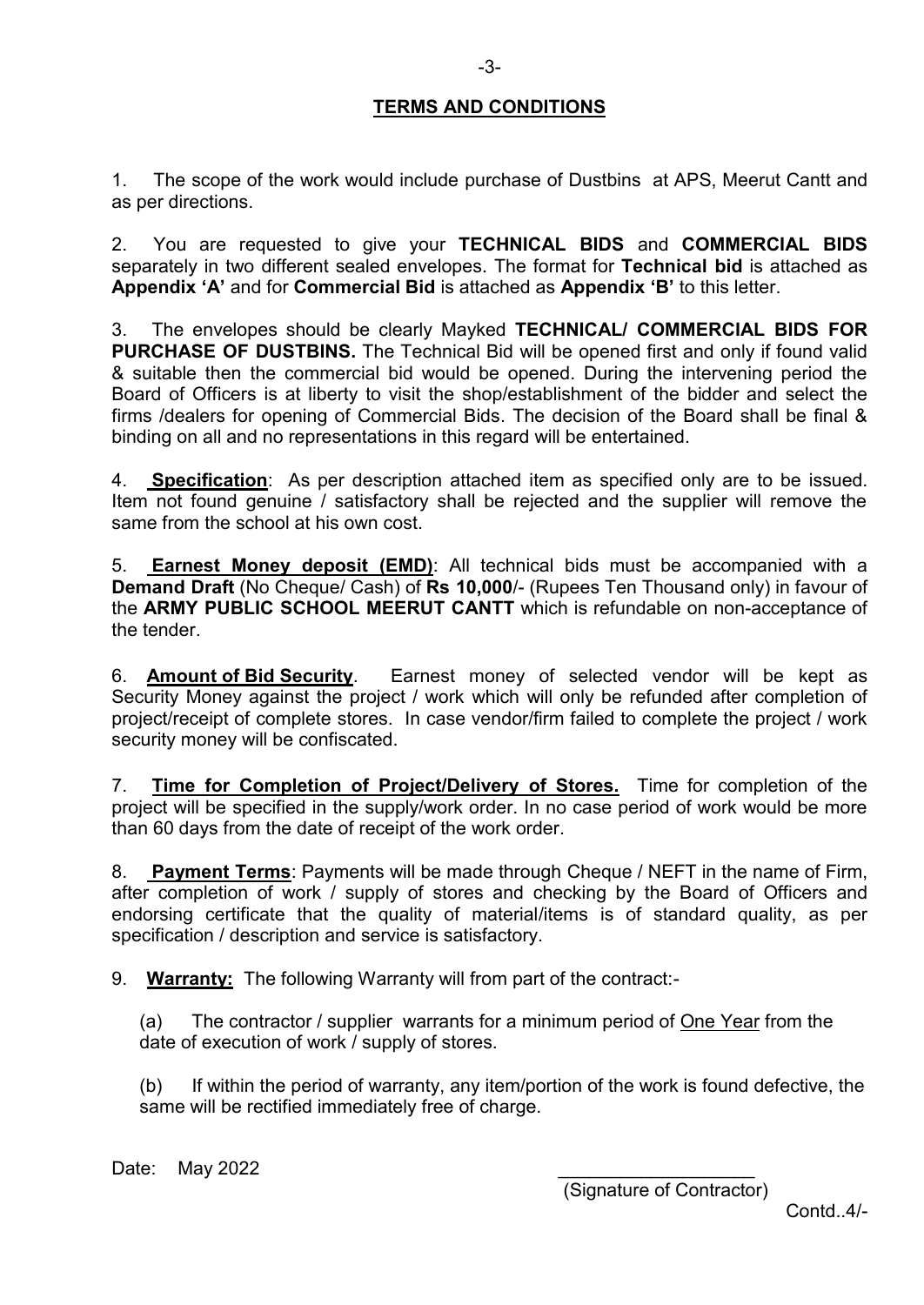10. **Delivery Period/Completion of Work**. The firm shall be bound to completed the work / supply of stores within 60 days / as per work / supply order.

11. **Delay Penalties/Liquidity Damages**. In case of delay in completion of work / supply of stores by given time, penalty  $@$  05% of the undelivered stores shall be levied.

12. **Bid validity**. Bid shall remain valid for 90 (Ninety) days from the date of opening of tender.

13. **Acceptance of Tenders**: The tenders / quotations are to be submitted separately as under:

- (a) Technical Bid
- (b) Commercial Bid

14. The duly compiled Technical Bid and Commercial Bid for your firm/agency, in sealed Envelops drooped in Separate Tender Box at School main Gate (PriMayy Wing) or send through registered by post to The Principal, Army Public School, Meerut Cantt. Documents received by post after last date of submission should not be entertained. The following should be written on envelops:-

- (a) Technical Bid for PURCHASE OF DUSTBINS.
- (b) Commercial Bid for PURCHASE OF DUSTBINS.

15. **Opening of Tenders:** Date and Time for opening of technical bids mentioned on tender form and commercial bids shall be communicated separately after opening of valid technical bid. It is advised that one of your representatives is present accordingly.

16. The School reserves the right to alter the quantities mentioned or to reject any tender without assigning any reasons thereof and no representation in this regard would be entertained.

17. **Technical Bid.** Please ensure that all documents as per **Appendix 'A'** are placed inside the envelope No.1 (Technical Bid) else the Bid would be rejected.

#### 18. **Scope of work should be verified physically before submitting the quotation. The representatives of the company/ firm may visit the site at School campus.**

19. **Dispute Resolution:** In the event of any dispute or difference between the parties hereto, such dispute or difference shall be resolved amicably by mutual consultation. Final deciding authority will be Chairman APS Meerut Cantt

20. In case if there is any substandard quality/ unapproved material are issued, the same shall be removed by the agency at his own expense.

Date: May 2022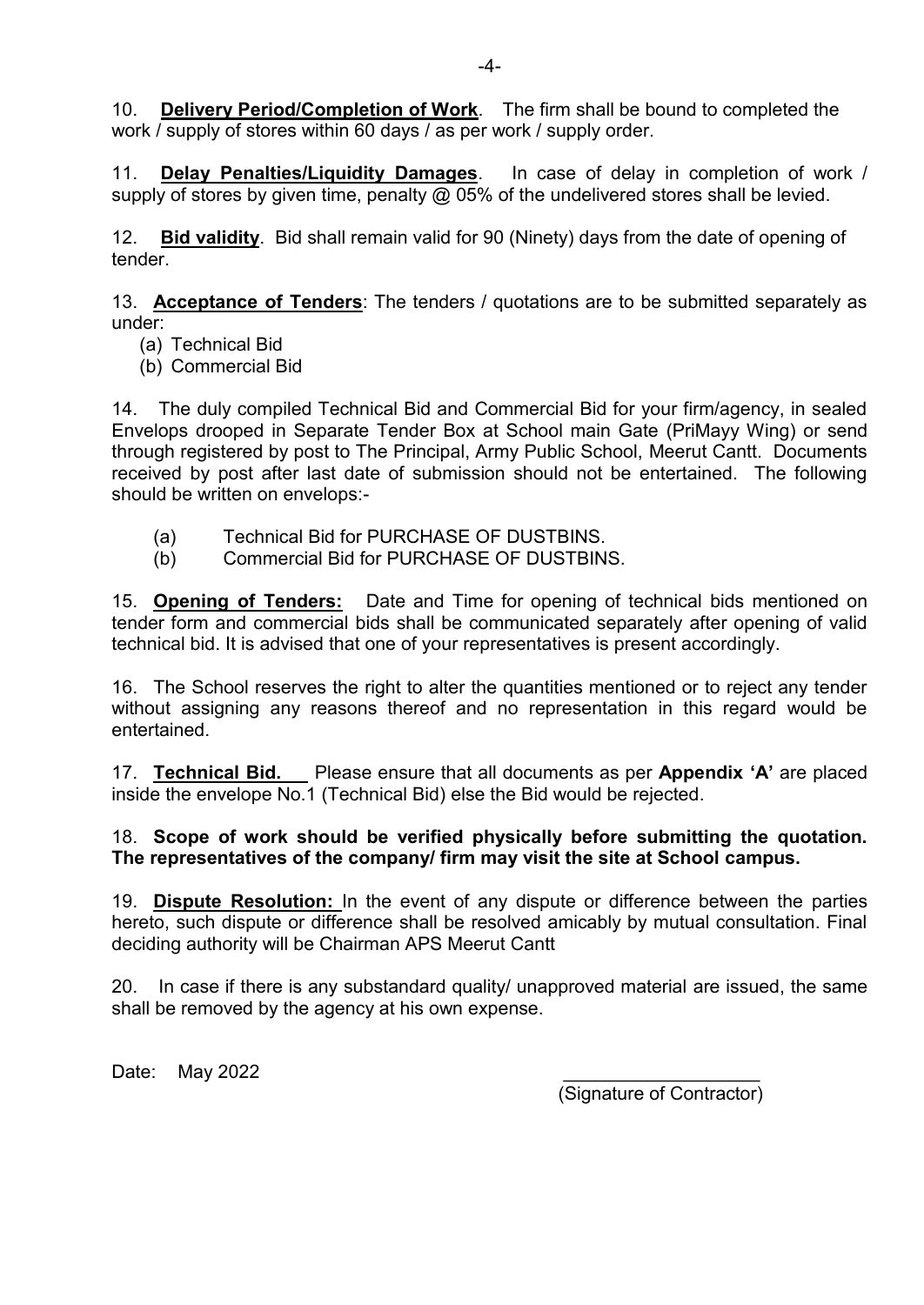# **TECHNICAL BID: PURCHASE OF DUSTBINS**

The following documents and specification will also be submitted with Technical Bid:-

| S.<br>No | <b>Documents</b>                                                                                          | <b>Document</b><br><b>Produced</b><br>by Vendor<br><u>Yes/ No</u> | Document/<br><b>Certificate</b><br><u>No.</u> | Ser No. of<br><b>Pages</b><br>attached |
|----------|-----------------------------------------------------------------------------------------------------------|-------------------------------------------------------------------|-----------------------------------------------|----------------------------------------|
| (a)      | Authorized Registration Certificate of<br>Firm/ Agency                                                    |                                                                   |                                               |                                        |
| (b)      | Registration of GST of Firm/Agency                                                                        |                                                                   |                                               |                                        |
| (c)      | Aadhar Card of Proprietor (both side)<br>optional                                                         |                                                                   |                                               |                                        |
| (d)      | PAN Card of Firm/Agency / Proprietor                                                                      |                                                                   |                                               |                                        |
| (e)      | Last Two Years Income Tax Return                                                                          |                                                                   |                                               |                                        |
| (f)      | DD of Rs 10,000/- (refundable)                                                                            |                                                                   |                                               |                                        |
| (g)      | Terms and conditions accepted or not<br>(Should be on company/firm letter<br>pad duly stamped and signed) |                                                                   |                                               |                                        |

Note: Please refer to Terms and conditions attached to this letter as Appx 'A' The same are required to be duly signed by authorized and competent representative of the firm/ agency/ company and attached with other relevant documents for the Technical Bid.

Date: May 2022

(Signature of Contractor)

# **UNDERTAKING BY CONTRACTOR**

I have done the survey on ground and given the total estimated cost and items required for the complete project /order.

Date: **May 2022**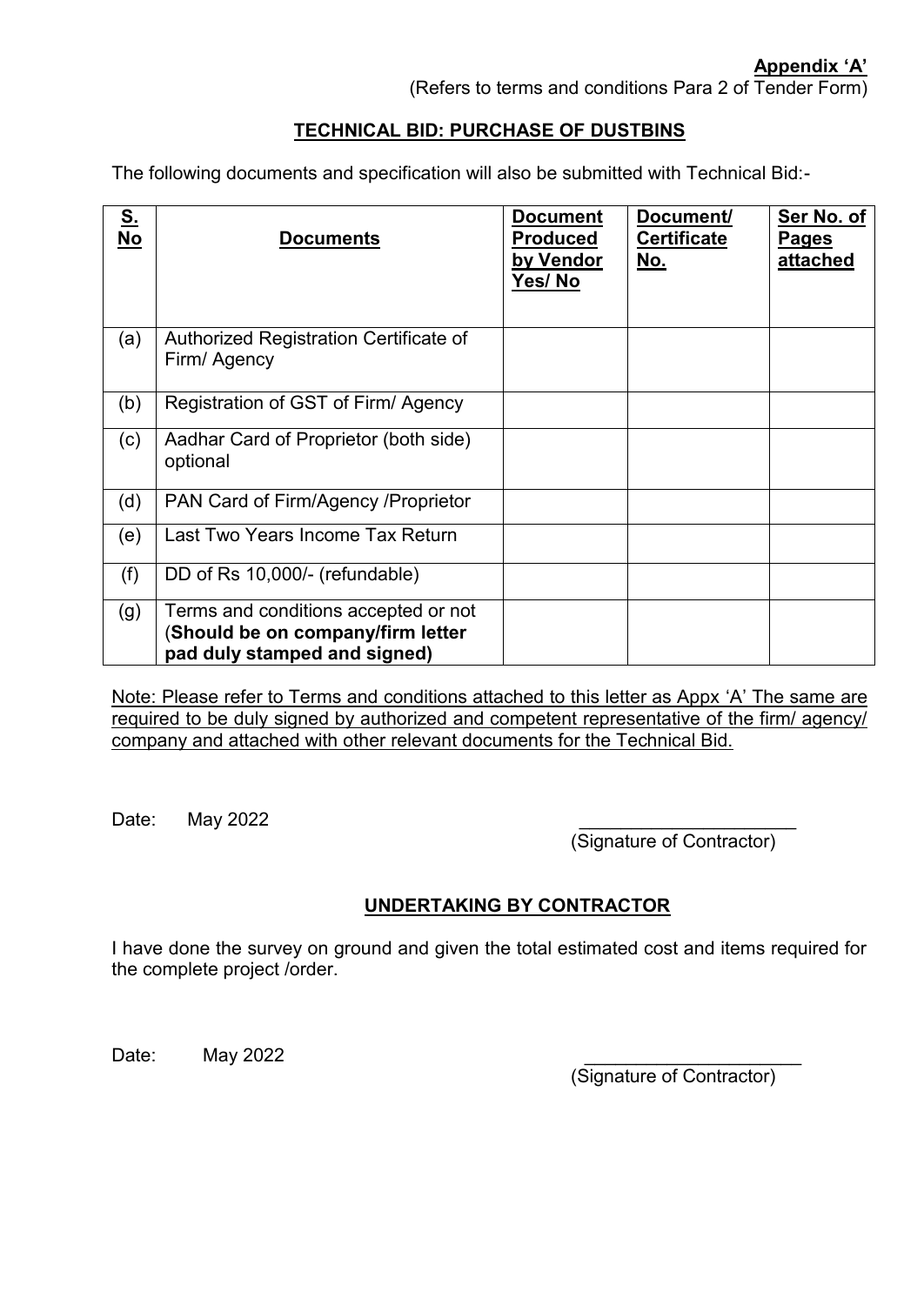**Appendix 'B'**

(Refers to terms and conditions Para 2 of Tender Form)

#### **COMMERCIAL BID**

## **PURCHASE OF DUSTBINS AT APS MEERUT CANTT (PRIMAYY WING)**

| Ser<br>No.    | Name of<br><b>Brand offered</b> | <b>Nomenclature</b>                         | <u>A/U</u> | <u>Qty</u> | <b>Rate</b> | <b>Amount</b> |
|---------------|---------------------------------|---------------------------------------------|------------|------------|-------------|---------------|
| $\mathbf 1$ . |                                 | Plastic 25 Ltrs with lid                    | <b>Nos</b> | 97         |             |               |
| 2.            |                                 | Steel 110 Ltrs (2 Pcs<br>with Stand and Lid | <b>Nos</b> | 12         |             |               |
| 3.            |                                 | <b>Bear Dustbins 25 Ltrs</b><br>Fibre       | <b>Nos</b> | 05         |             |               |
|               |                                 | Total                                       |            |            |             |               |
|               |                                 | %<br>GST @                                  |            |            |             |               |
|               |                                 | <b>Total Amount</b>                         |            |            |             |               |

(a) Complete work /Issue stores on site as per School plan.

(b) Vendors/Contractors are requested to visit the site/school and carry out detailed survey before quoting the bid.

(c) All required necessary accessories are to be mentioned clearly with brand name in the quotation/bid duly stamped and signed.

(d) Survey has been conducted and total no. of items and there prices for the total project as per the direction given by the school is given in the quotation.

- (e) Prices quoted inclusive of all taxes, duties and levies
- (f) Prices quoted should be valid upto 90 days.

Date: May 2022 \_\_\_\_\_\_\_\_\_\_\_\_\_\_\_\_\_\_\_\_\_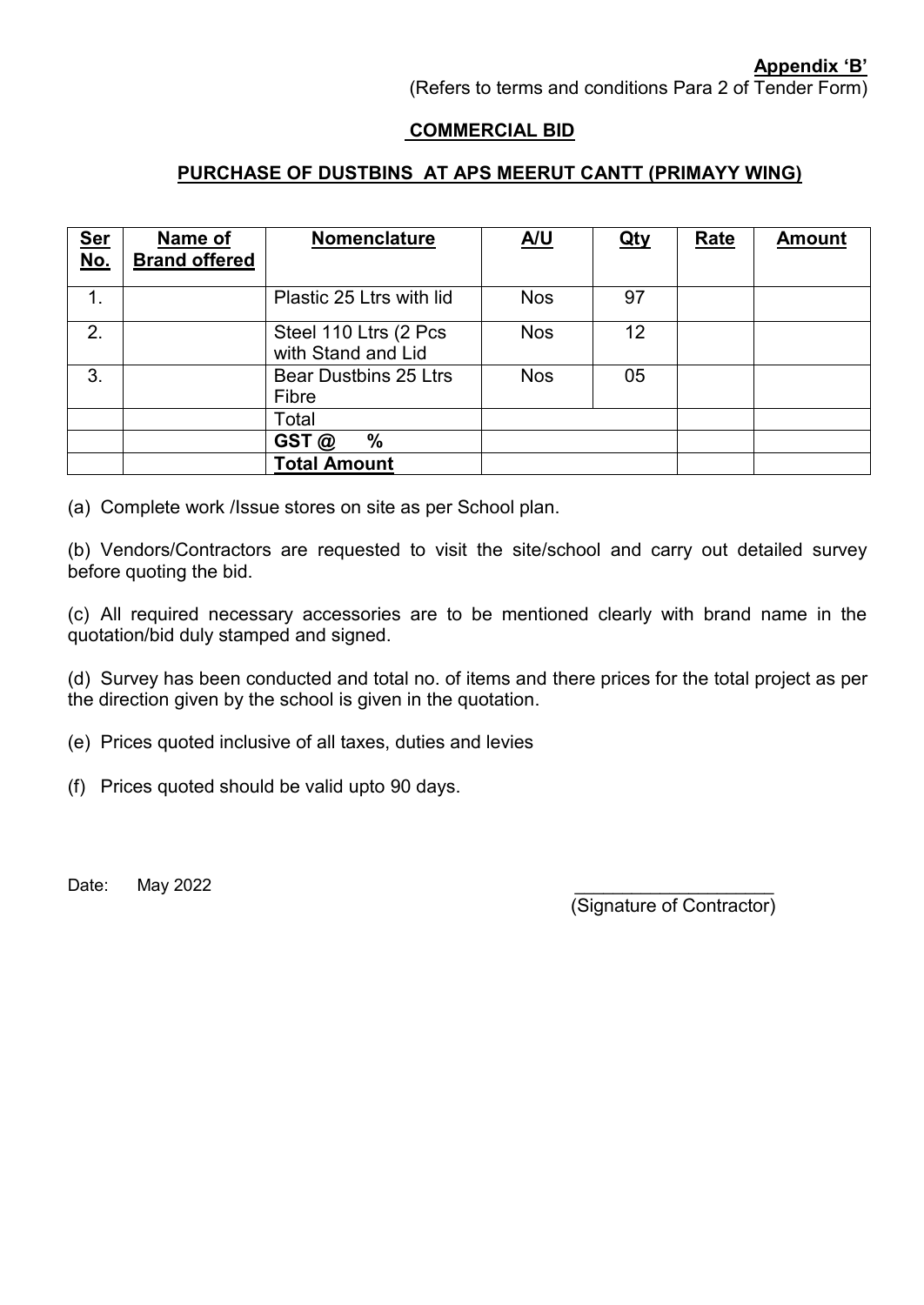# **TENDER FORM: EQUIPMENT FOR OPEN GYM AT APS MEERUT CANTT (PW)**  Tel No. 0121 – 2970131 Email-<u>apsmeerutprimarywing@gmail.com</u>

|                | I CI I VOI DI LE I LE LOI U I U I        |     |                |     | <u>Lindir-dipornect alphiniary wing to giniam.com</u>                                                                                                                |
|----------------|------------------------------------------|-----|----------------|-----|----------------------------------------------------------------------------------------------------------------------------------------------------------------------|
| 1 <sub>1</sub> | Name of the Firm/Agency                  |     |                |     |                                                                                                                                                                      |
| 2.             | Name of the Contractor/Prop              |     |                |     | $\mathcal{L}_{\text{intra}}$ , and the contract of the contract of the contract of $\mathcal{L}_{\text{outtra}}$                                                     |
| 3              | Address of the Firm/Agency               |     |                |     |                                                                                                                                                                      |
|                |                                          |     |                |     |                                                                                                                                                                      |
|                |                                          |     |                |     |                                                                                                                                                                      |
| 4.             | Residential address of proprietor        |     |                |     |                                                                                                                                                                      |
|                |                                          |     |                |     |                                                                                                                                                                      |
|                |                                          |     |                |     | Tel No.: Office _________________ Residence _____________Mobile ________________                                                                                     |
| 5.             |                                          |     |                |     |                                                                                                                                                                      |
| 6.             |                                          |     |                |     | Name and contact No. of organization/institution where service is being provided<br>currently (Please attach certificate/proof) (i) : ______________________________ |
|                |                                          |     |                |     |                                                                                                                                                                      |
|                |                                          |     | (iii)          |     | <u> 1980 - Jan Alexandria (h. 1980).</u>                                                                                                                             |
|                |                                          |     |                |     |                                                                                                                                                                      |
| 7.             |                                          |     |                |     | Whether firm is registered and paying GST. If yes, give registration No. and GST No.                                                                                 |
| 8.             |                                          |     |                |     | Photocopy of Pan Card (as applicable) (a) Firm (compulsory)_______________                                                                                           |
|                |                                          |     |                | (b) | Proprietor                                                                                                                                                           |
|                | 9. Payment details: (a) Amount : [10]    |     |                |     |                                                                                                                                                                      |
|                | (EMD)                                    | (b) | DD No.         |     |                                                                                                                                                                      |
|                |                                          | (c) | <b>Bank Br</b> |     | <u> 1989 - Johann John Stone, mars eta bainar eta industrial eta eta eta erroman erroman erroman erroman ez err</u>                                                  |
| 10.            | awarded the contract.                    |     |                |     | I understand the earnest money will be adjusted against security deposit, if I am                                                                                    |
|                | Date: May 2022                           |     |                |     |                                                                                                                                                                      |
|                |                                          |     |                |     | (Signature of Contractor)                                                                                                                                            |
|                | Last date for submission of Tender Form: |     |                |     | 30 May 2022 (1100 hrs)                                                                                                                                               |
|                | Tender will be opened at 1200 hrs on     |     |                |     | 30 May 2022                                                                                                                                                          |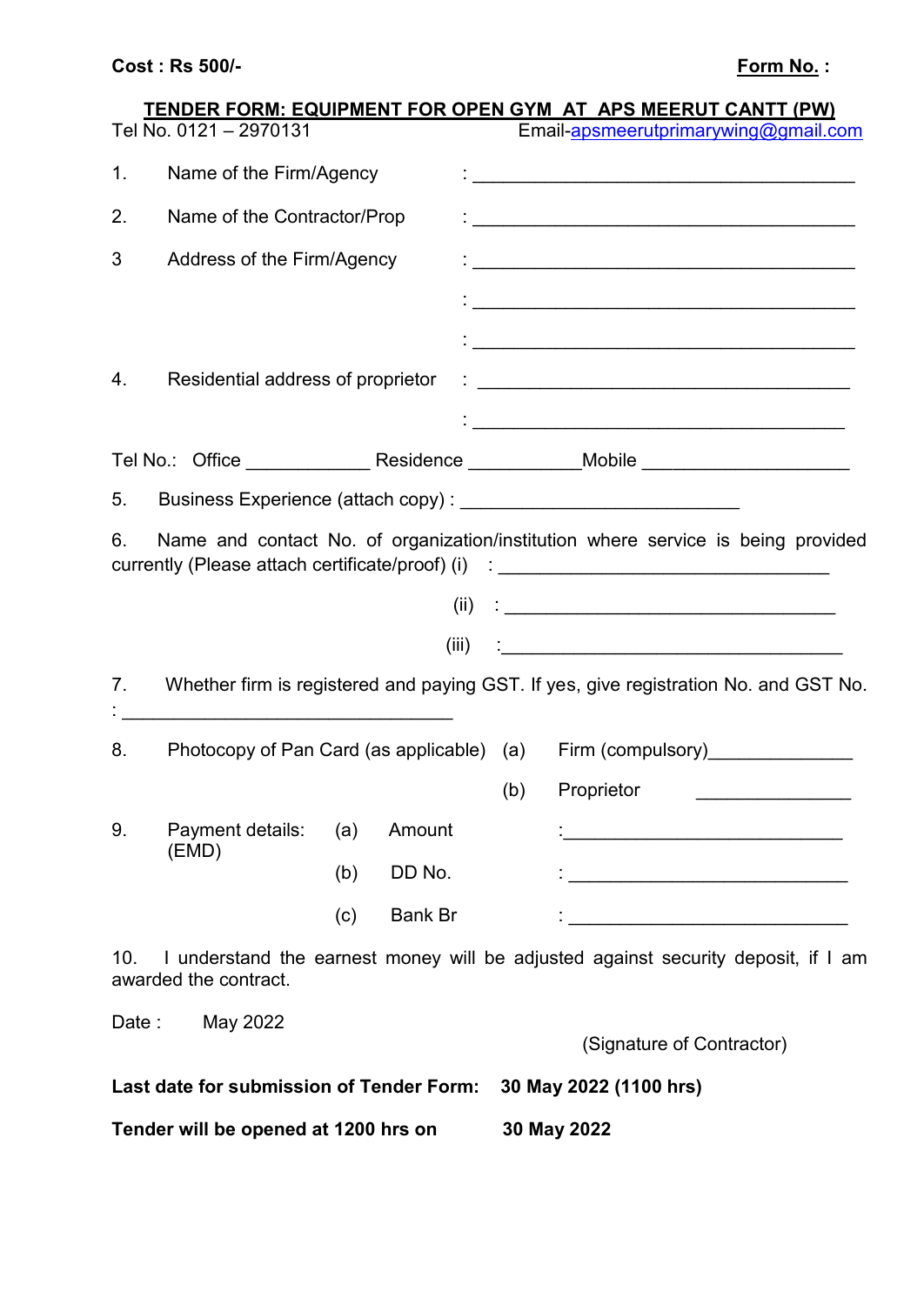# **Name of Work: Equipment for Open Gym at APS, Meerut Cantt (Primary wing)**

## **Eligibility Criteria**

1. The firm should have not been black listed by any department. The relevant documents should be attached in the Technical Bid.

2. The firm must have adequate capacity to do such type of work within the given time schedule.

3. Please furnish a brief write up, backed-up with adequate data, explaining the available capacity and experience (both technical & commercial) for alteration of staff toilets.

4. Brand quoted for work / store should be of same make.

5. All transportation & equipments to be used in work / project shall be arranged by the agency at their own cost. Water and electricity will be provided on payment basis as per Mayket rate.

6. Site clearance after completion of work will be done by contractor.

# **Note All above criteria should be strictly followed. Tenderer should quote only if he is eligible.**

Date: **May 2022** 

(Signature of Contractor)

Contd..3/-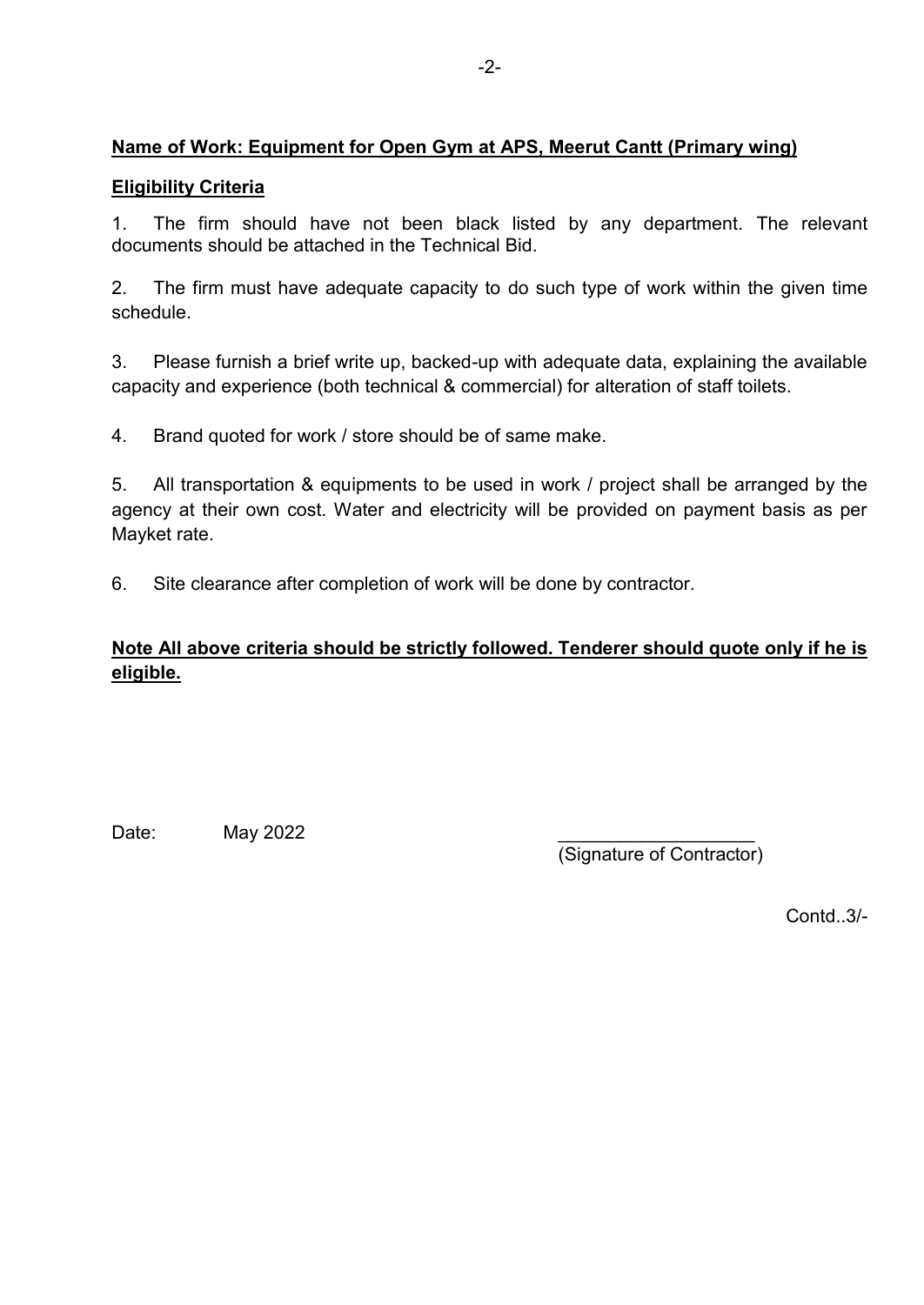#### **TERMS AND CONDITIONS**

1. The scope of the work would include Equipment for Open Gym at APS, Meerut Cantt (Primary Wing) and as per directions.

2. You are requested to give your **TECHNICAL BIDS** and **COMMERCIAL BIDS** separately in two different sealed envelopes. The format for **Technical bid** is attached as **Appendix 'A'** and for **Commercial Bid** is attached as **Appendix 'B'** to this letter.

3. The envelopes should be clearly Mayked **TECHNICAL/ COMMERCIAL BIDS for Renovation of wooden racks to cupboards** . The Technical Bid will be opened first and only if found valid & suitable then the commercial bid would be opened. During the intervening period the Board of Officers is at liberty to visit the shop/establishment of the bidder and select the firms /dealers for opening of Commercial Bids. The decision of the Board shall be final & binding on all and no representations in this regard will be entertained.

4. **Specification**: As per description attached item as specified only are to be used. Item not found genuine / satisfactory shall be rejected and the supplier will remove the same from the school at his own cost.

5. **Earnest Money deposit (EMD)**: All technical Bids must be accompanied with a **Demand Draft** (No Cheque/ Cash) of **Rs 10,000**/- (Rupees Ten Thousand only) in favour of the **ARMY PUBLIC SCHOOL MEERUT CANTT** which is refundable on non-acceptance of the tender.

6. **Amount of Bid Security**. Earnest money of selected vendor will be kept as security money and will be refunded after completion of project. In case vendor/firm failed to complete the project within the stipulated period security money will be forfeited.

7. **Time for Completion of Project:** Time for completion of the project will be specified in the supply/work order. In no case period of work would be more than 60 days from the date of receipt of the work order.

8. **Payment Terms**: Payments will be made through NEFT/Cheque in the name of Firm, after completion of work / supply of stores and checking by the Board of Officers and endorsing certificate that the quality of material used is of standard quality, as per specification / description and service is satisfactory.

9. **Warranty:** The following Warranty will from part of the contract:-

(a) The contractor / supplier warrants for a minimum period of <u>one year</u> from the date of execution of work / supply of stores.

(b) If within the period of warranty, any item/portion of the work is found defective, the same will be rectified immediately free of charge.

Date: May 2022

(Signature of Contractor)

Contd 4/-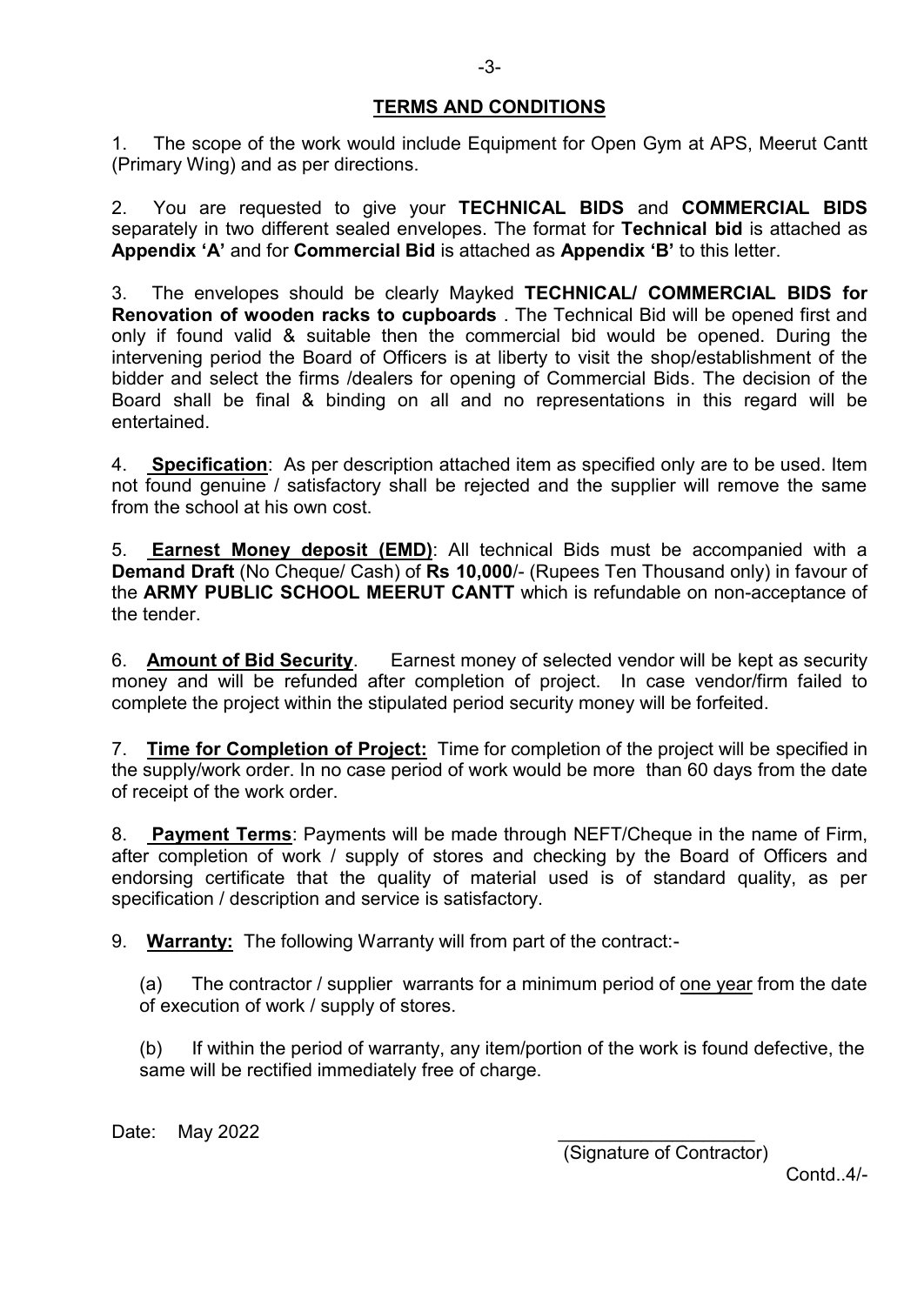10. **Delivery Period/Completion of Work**. The firm shall be bound to complete the work/ supply of stores within 60 days from the issue of work / supply order.

11. **Delay Penalties/Liquidity Damages**. In case of delay in completion of work / supply of stores by 60 days, penalty @ 05% of the undelivered stores / non completion of work shall be levied.

12. **Bid Validity**. Bid shall remain valid for 90(Ninety) days from the date of opening of tender.

13. **Acceptance of Tenders**: The tenders / quotations are to be submitted separately as under:

- (a) Technical Bid
- (b) Commercial Bid

14. The duly compiled Technical Bid and Commercial Bid for your firm/agency, in sealed Envelops drooped in Respective Tender Box at School main Gate (Primary Wing) or send through registered by post to The Principal, Army Public School, Meerut Cantt. Documents received by post after last date of submission should not be entertained. The following should be written on envelops:-

- (a) Technical Bid for EQUIPMENTS FOR OPEN GYM.
- (b) Commercial Bid for EQUIPMENTS FOR OPEN GYM.

15. **Opening of Tenders:** Date and Time for opening of technical bids mentioned on tender form and commercial bids shall be communicated separately. It is advised that one of your representatives is present accordingly. Commercial bid will be opened after approval of Technical Bids.

16. The School reserves the right to alter the quantities mentioned or to reject any tender without assigning any reasons thereof and no representation in this regard would be entertained.

17. **Technical Bid.** Please ensure that all documents as per **Appx 'A'** are placed inside the envelope No.1 (Technical Bid) else the Bid would be rejected.

## 18. **Scope of work should be verified physically before submitting the quotation. The representatives of the company/ firm may visit the site at School campus.**

19. **Dispute Resolution:** In the event of any dispute or difference between the parties hereto, such dispute or difference shall be resolved amicably by mutual consultation. Final deciding authority will be Chairman APS Meerut Cantt

20. All materials brought to site shall be subject to the approval of the School. In case if any substandard quality/ unapproved material are used, the same shall be removed by the agency at his own expense.

Date: May 2022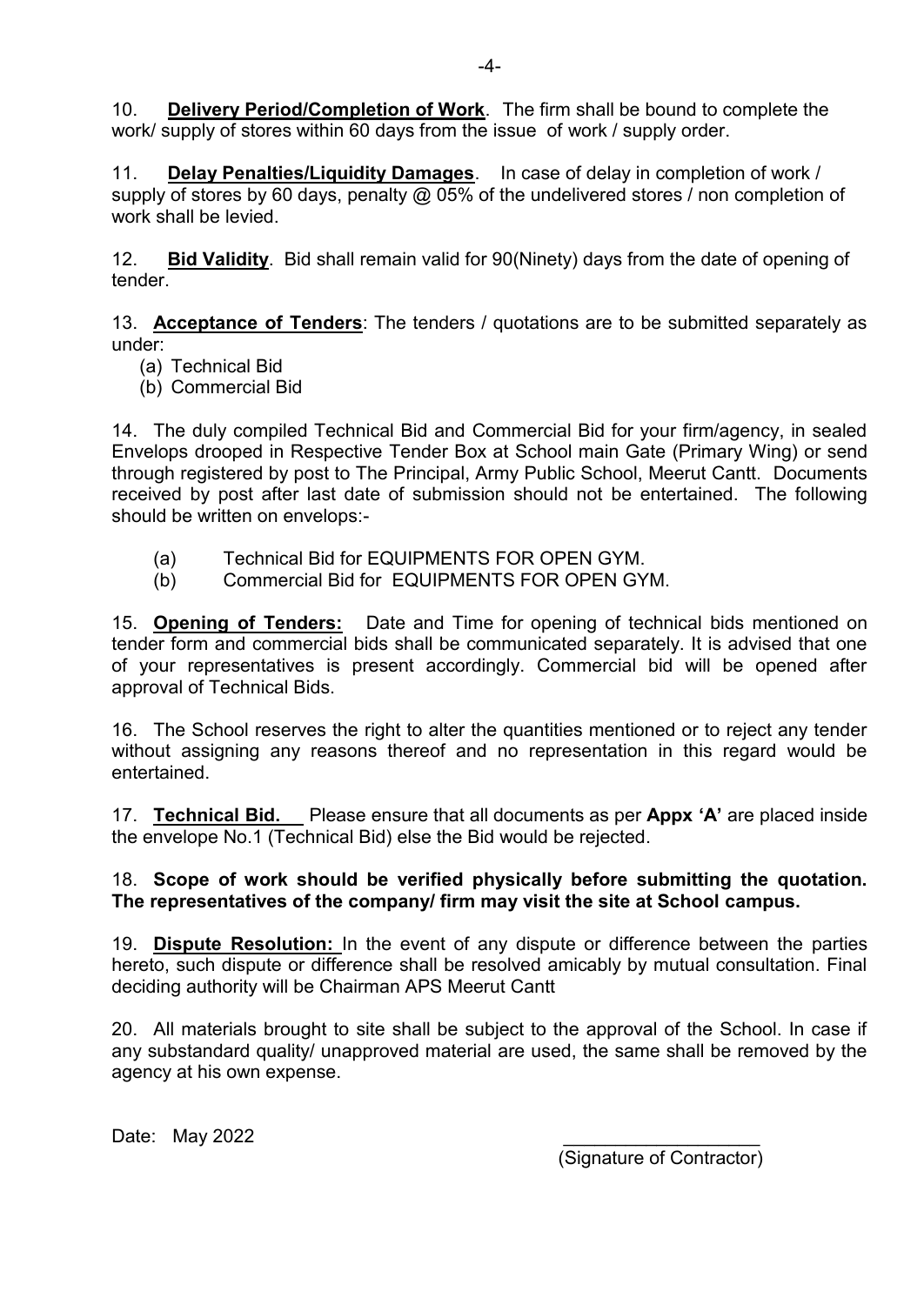## **TECHNICAL BID: EQUIPMENT FOR OPEN GYM**

The following documents and specification will also be submitted with Technical Bid:-

| <u>s.</u><br><b>No</b> | <b>Documents</b>                                                                                          | <b>Document</b><br><b>Produced</b><br>by Vendor<br>Yes/No | Document/<br><b>Certificate</b><br><u>No.</u> | Ser No. of<br>Pages<br>attached |
|------------------------|-----------------------------------------------------------------------------------------------------------|-----------------------------------------------------------|-----------------------------------------------|---------------------------------|
| (a)                    | Authorized Registration Certificate of<br>Firm/ Agency                                                    |                                                           |                                               |                                 |
| (b)                    | Registration of GST of Firm/Agency                                                                        |                                                           |                                               |                                 |
| (c)                    | Aadhar Card of Proprietor (both side)<br>optional                                                         |                                                           |                                               |                                 |
| (d)                    | PAN Card of Firm/Agency / Proprietor                                                                      |                                                           |                                               |                                 |
| (e)                    | Last Two Years Income Tax Return                                                                          |                                                           |                                               |                                 |
| (f)                    | DD of Rs 10,000/- (refundable)                                                                            |                                                           |                                               |                                 |
| (g)                    | Terms and conditions accepted or not<br>(Should be on company/firm letter<br>pad duly stamped and signed) |                                                           |                                               |                                 |

Note: Please refer to Terms and conditions attached to this letter as Appx 'A' The same are required to be duly signed by authorized and competent representative of the firm/ agency/ company and attached with other relevant documents for the Technical Bid.

Date: May 2022

(Signature of Contractor)

# **UNDERTAKING BY CONTRACTOR**

I have done the survey on ground and given the total estimated cost and items required for the complete project /order.

Date: May 2022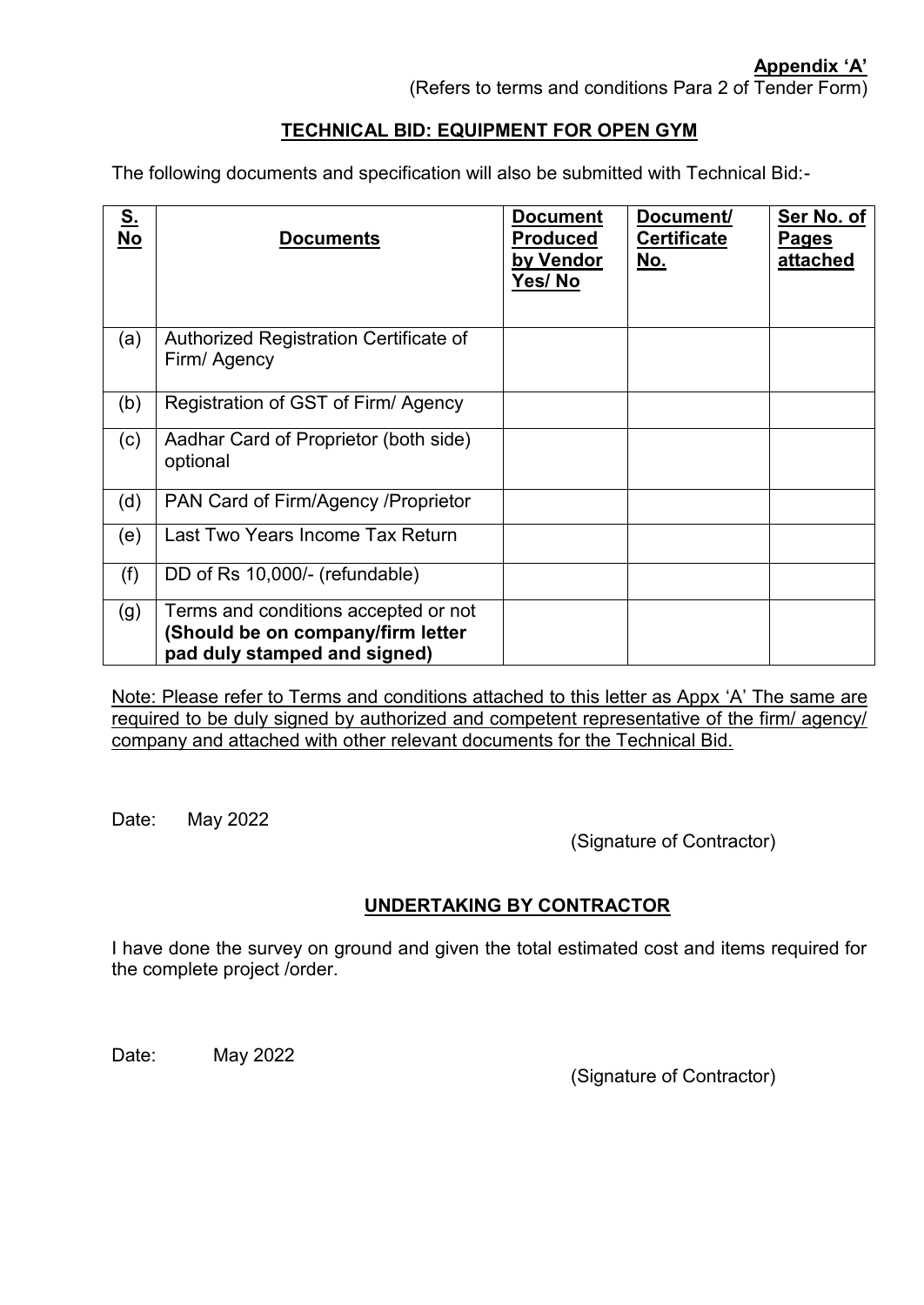(Refers to terms and conditions Para 2 of Tender Form)

#### **COMMERCIAL BID**

## **EQUIPMENTS FOR OPEN GYM AT APS MEERUT CANTT (PRIMARY WING)**

| <b>Ser</b><br><u>No.</u> | Name of<br><b>Brand</b><br>offered | Nomenclature                                       | <u>A/U</u> | <u>Qty</u> | <b>Rate</b> | <b>Amount</b> |
|--------------------------|------------------------------------|----------------------------------------------------|------------|------------|-------------|---------------|
| $\mathbf 1$ .            |                                    | <b>Cross Skier Double</b>                          | <b>Nos</b> | 01         |             |               |
| 2.                       |                                    | <b>Seater Twister Cum</b><br><b>Twister Double</b> | <b>Nos</b> | 01         |             |               |
| 3.                       |                                    | <b>Leg Press Double</b>                            | <b>Nos</b> | 01         |             |               |
| $\overline{4}$ .         |                                    | <b>Elliptical Cross Trainer</b>                    | <b>Nos</b> | 01         |             |               |
| 5.                       |                                    | Rower                                              | <b>Nos</b> | 01         |             |               |
|                          |                                    | <b>Total</b>                                       |            |            |             |               |
|                          |                                    | $\%$<br>GST@                                       |            |            |             |               |
|                          |                                    | <b>Total Amount</b>                                |            |            |             |               |

(a) Complete work /Issue stores on site as per School plan.

(b) Vendors/Contractors are requested to visit the site/school and carry out detailed survey before quoting the bid.

(c) All required necessary accessories are to be mentioned clearly with brand name in the quotation/bid. Quotation should be on company/firm letter pad duly stamped and signed.

(d) Survey has been conducted and total no. of items and there prices for the total project as per the direction given by the school is given in the quotation.

(e) Prices quoted inclusive of all taxes, duties and levies. Price should be valid up to 90 days.

(f) Sample / Specification of the equipment may be obtained from school on any working day from 1000AM to 0200 PM.

**Note :** (i) Equipment should be for student 6-12 age group.

- (ii) Iron part should be covered with fiber coated.
- (iii) Seats of the equipment should be made of fiber.

Date: May 2022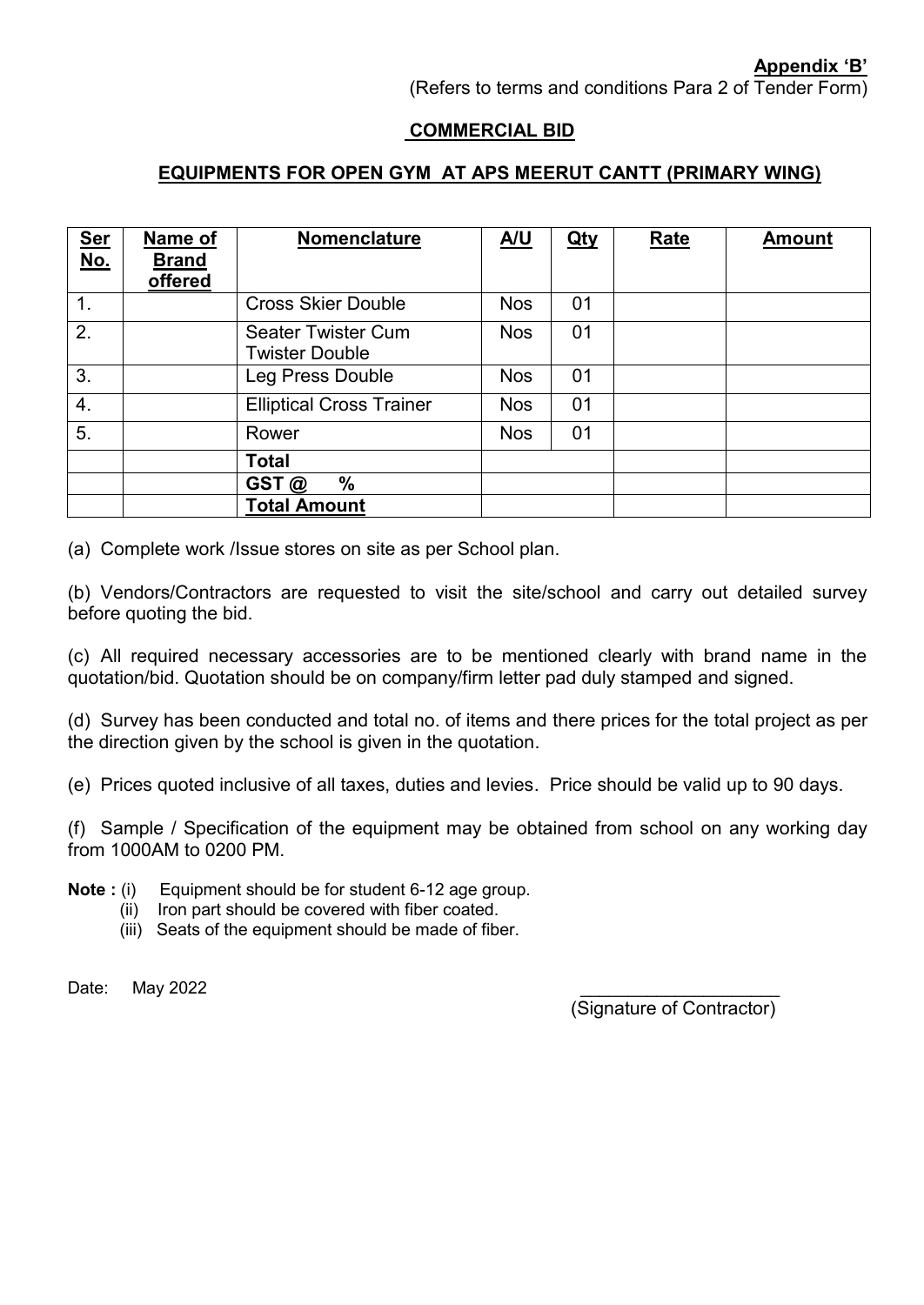|                |                                                             |     | <b>MEERUT CANTT (PRIMARY WING)</b> |     | <b>TENDER FORM: RENOVATION OF WOODEN RACKS TO CUPBOARDS AT APS</b>                                                                                                                                                                |
|----------------|-------------------------------------------------------------|-----|------------------------------------|-----|-----------------------------------------------------------------------------------------------------------------------------------------------------------------------------------------------------------------------------------|
|                | Tel No. 0121 - 2970131                                      |     |                                    |     | Email-apsmeerutprimarywing@gmail.com                                                                                                                                                                                              |
| 1 <sub>1</sub> | Name of the Firm/Agency                                     |     |                                    |     |                                                                                                                                                                                                                                   |
| 2.             | Name of the Contractor/Prop                                 |     |                                    |     |                                                                                                                                                                                                                                   |
| 3              | Address of the Firm/Agency                                  |     |                                    |     |                                                                                                                                                                                                                                   |
|                |                                                             |     |                                    |     |                                                                                                                                                                                                                                   |
|                |                                                             |     |                                    |     |                                                                                                                                                                                                                                   |
| 4.             | Residential address of proprietor                           |     |                                    |     | $\mathbf{1}$ . The contract of the contract of the contract of the contract of the contract of the contract of the contract of the contract of the contract of the contract of the contract of the contract of the contract of th |
|                |                                                             |     |                                    |     |                                                                                                                                                                                                                                   |
|                |                                                             |     |                                    |     | Tel No.: Office _______________ Residence ____________Mobile ___________________                                                                                                                                                  |
|                |                                                             |     |                                    |     |                                                                                                                                                                                                                                   |
| 6.             |                                                             |     | (iii)                              |     | Name and contact No. of organization/institution where service is being provided<br>currently (Please attach certificate/proof) (i) : ______________________________                                                              |
| 7.             | <u> 1980 - Jan Barbara Barbara, manazarta </u>              |     |                                    |     | Whether firm is registered and paying GST. If yes, give registration No. and GST No.                                                                                                                                              |
| 8.             | Photocopy of Pan Card (as applicable) (a) Firm (compulsory) |     |                                    |     |                                                                                                                                                                                                                                   |
|                |                                                             |     |                                    | (b) | Proprietor                                                                                                                                                                                                                        |
| 9.             | Payment details:                                            | (a) | Amount                             |     | <u> 1989 - Johann Harry Harry Harry Harry Harry Harry Harry Harry Harry Harry Harry Harry Harry Harry Harry Harry</u>                                                                                                             |
|                | (EMD)                                                       | (b) | DD No.                             |     |                                                                                                                                                                                                                                   |
|                |                                                             | (c) | <b>Bank Br</b>                     |     | <u> 1990 - Johann John Barn, mars eta inperiodore</u>                                                                                                                                                                             |
| 10.            | awarded the contract.                                       |     |                                    |     | I understand the earnest money will be adjusted against security deposit, if I am                                                                                                                                                 |
|                | Date: May 2022                                              |     |                                    |     |                                                                                                                                                                                                                                   |
|                |                                                             |     |                                    |     | (Signature of Contractor)                                                                                                                                                                                                         |
|                | Last date for submission of Tender Form:                    |     |                                    |     | 30 May 2022 (1100 hrs)                                                                                                                                                                                                            |
|                | Tender will be opened at 1200 hrs on                        |     |                                    |     | 30 May 2022                                                                                                                                                                                                                       |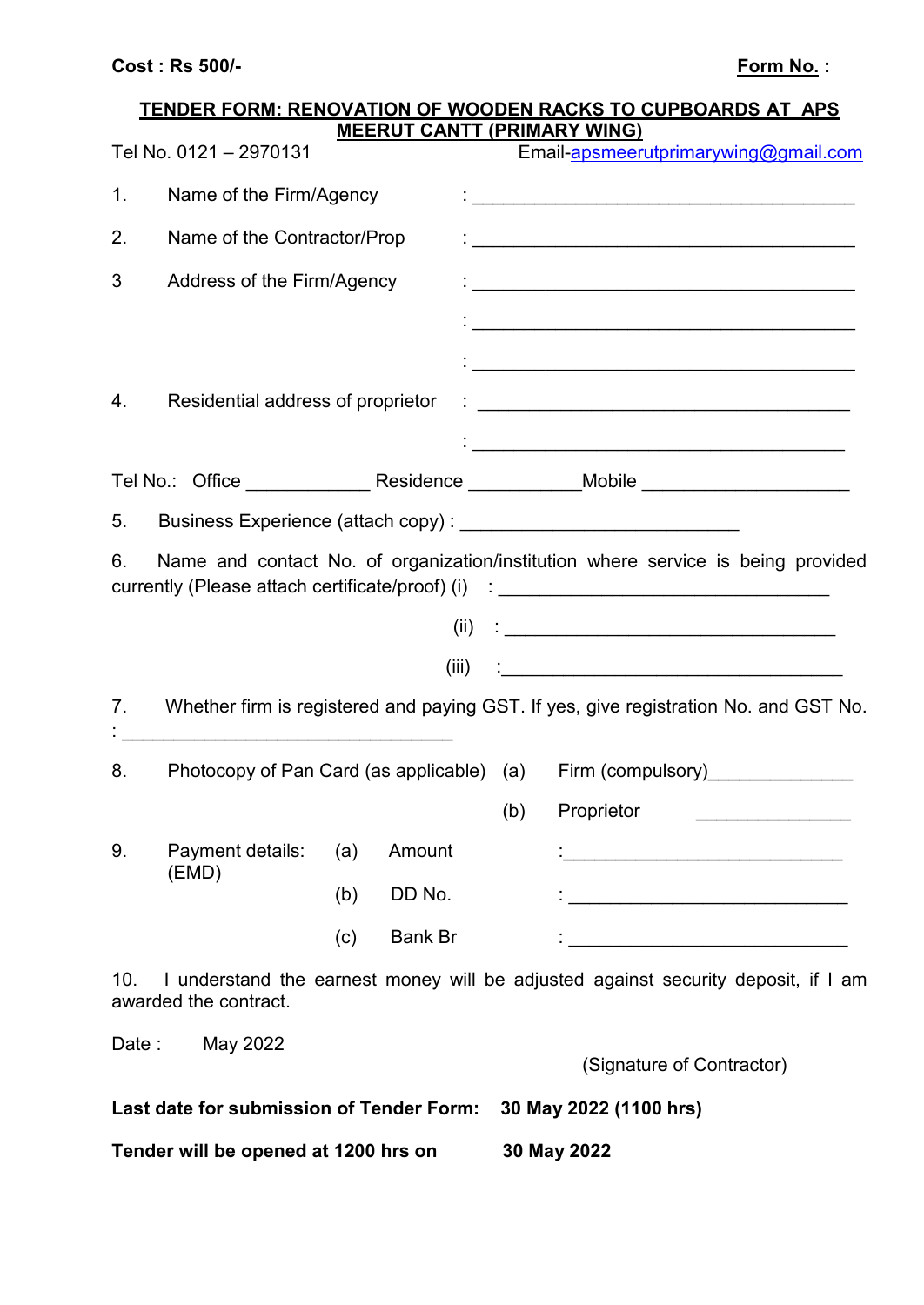# **Name of Work: Renovation of Wooden Racks to Cupboards at APS, Meerut Cantt (Primary Wing)**

## **Eligibility Criteria**

1. The firm should have not been black listed by any department. The relevant documents should be attached in the Technical Bid.

2. The firm must have adequate capacity to do such type of work within the given time schedule.

3. Please furnish a brief write up, backed-up with adequate data, explaining the available capacity and experience (both technical & commercial) for alteration of staff toilets.

4. Brand quoted for work / store should be of same make.

5. All transportation & equipments to be used in work / project shall be arranged by the agency at their own cost. Water and electricity will be provided on payment basis as per Mayket rate.

6. Site clearance after completion of work will be done by contractor.

# **Note All above criteria should be strictly followed. Tenderer should quote only if he is eligible.**

Date: **May 2022** 

(Signature of Contractor)

Contd..3/-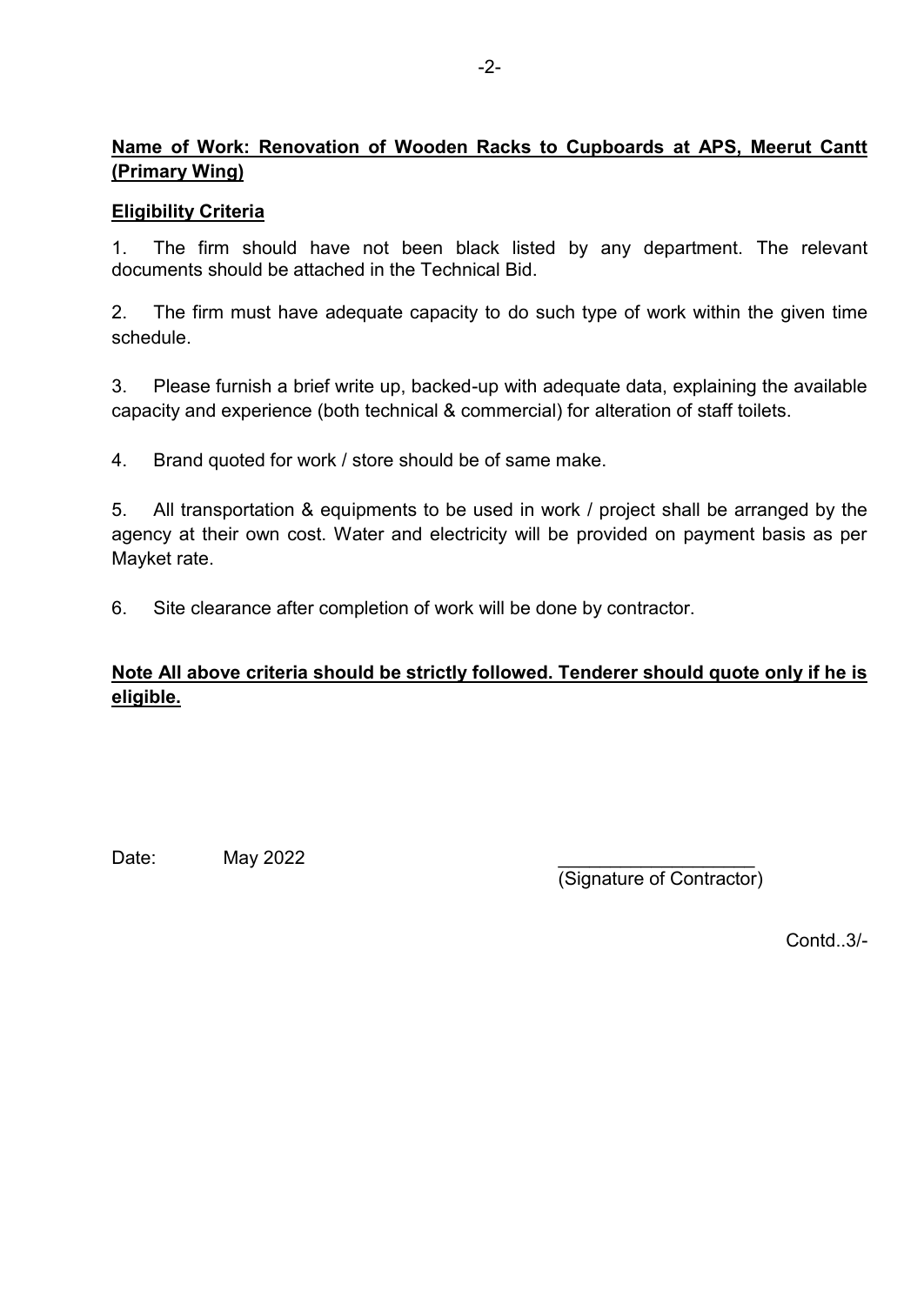#### **TERMS AND CONDITIONS**

1. The scope of the work would include Renovation of Wooden Racks to Cupboards at APS, Meerut Cantt (Primary Wing) and as per directions.

2. You are requested to give your **TECHNICAL BIDS** and **COMMERCIAL BIDS** separately in two different sealed envelopes. The format for **Technical bid** is attached as **Appendix 'A'** and for **Commercial Bid** is attached as **Appendix 'B'** to this letter.

3. The envelopes should be clearly Mayked **TECHNICAL/ COMMERCIAL BIDS for Renovation of wooden racks to cupboards** . The Technical Bid will be opened first and only if found valid & suitable then the commercial bid would be opened. During the intervening period the Board of Officers is at liberty to visit the shop/establishment of the bidder and select the firms /dealers for opening of Commercial Bids. The decision of the Board shall be final & binding on all and no representations in this regard will be entertained.

4. **Specification**: As per description attached item as specified only are to be used. Item not found genuine / satisfactory shall be rejected and the supplier will remove the same from the school at his own cost.

5. **Earnest Money deposit (EMD)**: All technical Bids must be accompanied with a **Demand Draft** (No Cheque/ Cash) of **Rs 20,000**/- (Rupees Twenty Thousand only) in favour of the **ARMY PUBLIC SCHOOL MEERUT CANTT** which is refundable on nonacceptance of the tender.

6. **Amount of Bid Security**. Earnest money of selected vendor will be kept as security money and will be refunded after completion of project. In case vendor/firm failed to complete the project within the stipulated period security money will be forfeited.

7. **Time for Completion of Project:** Time for completion of the project will be specified in the supply/work order. In no case period of work would be more than 60 days from the date of receipt of the work order.

8. **Payment Terms**: Payments will be made through NEFT/Cheque in the name of Firm, after completion of work / supply of stores and checking by the Board of Officers and endorsing certificate that the quality of material used is of standard quality, as per specification / description and service is satisfactory.

9. **Warranty:** The following Warranty will from part of the contract:-

(a) The contractor / supplier warrants for a minimum period of <u>one year</u> from the date of execution of work / supply of stores.

(b) If within the period of warranty, any item/portion of the work is found defective, the same will be rectified immediately free of charge.

Date: May 2022

(Signature of Contractor)

Contd 4/-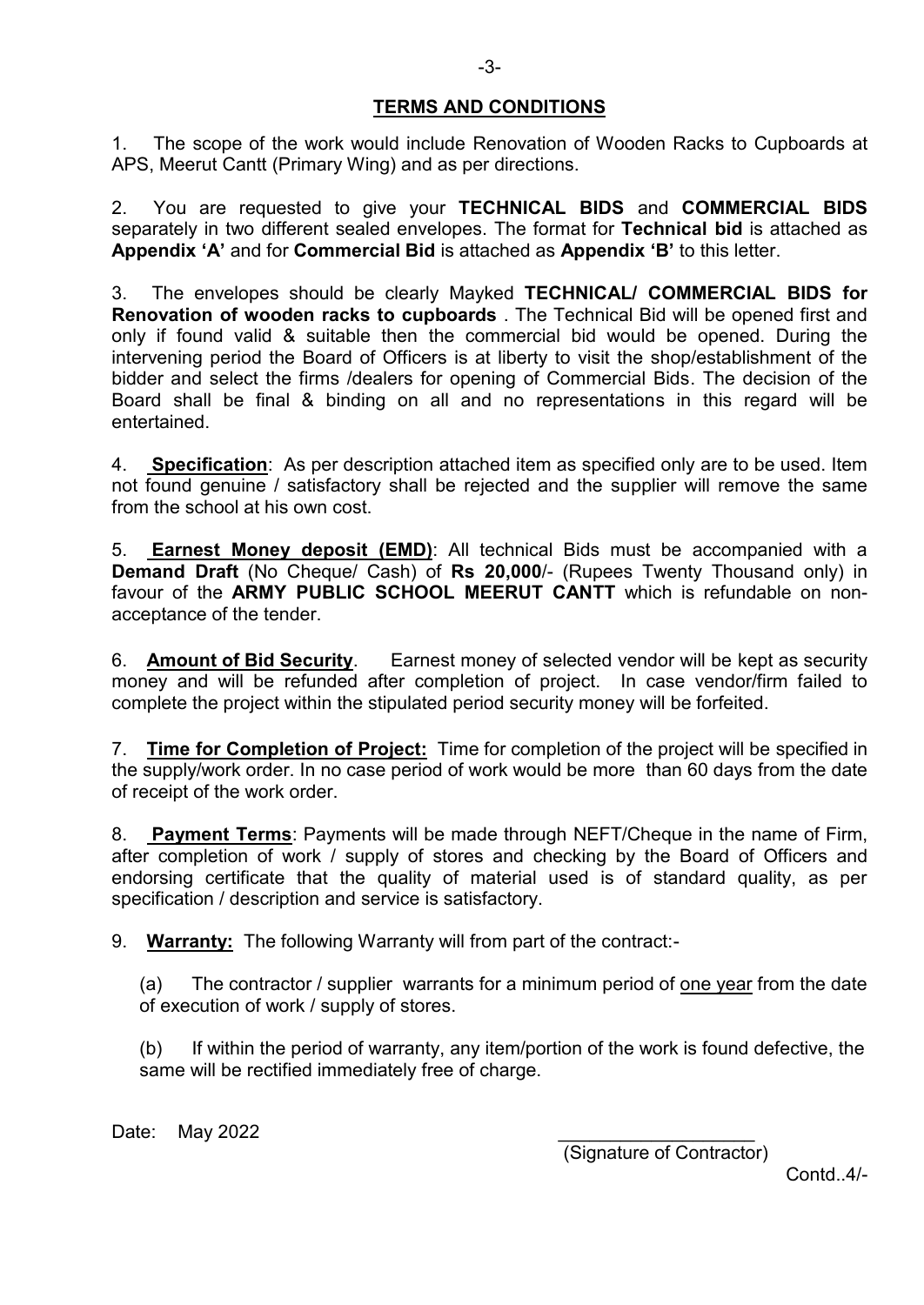10. **Delivery Period/Completion of Work**. The firm shall be bound to complete the work/ supply of stores within 60 days from the issue of work / supply order.

11. **Delay Penalties/Liquidity Damages**. In case of delay in completion of work / supply of stores by 60 days, penalty @ 05% of the undelivered stores / non completion of work shall be levied.

12. **Bid Validity**. Bid shall remain valid for 90(Ninety) days from the date of opening of tender.

13. **Acceptance of Tenders**: The tenders / quotations are to be submitted separately as under:

- (a) Technical Bid
- (b) Commercial Bid

14. The duly compiled Technical Bid and Commercial Bid for your firm/agency, in sealed Envelops drooped in Respective Tender Box at School main Gate (Primary Wing) or send through registered by post to The Principal, Army Public School, Meerut Cantt. Documents received by post after last date of submission should not be entertained. The following should be written on envelops:-

- (a) Technical Bid for RENOVATION OF WOODEN RACK TO CUMPOBARDS.
- (b) Commercial Bid for RENOVATION OF WOODEN RACK TO CUMPOBARDS

15. **Opening of Tenders:** Date and Time for opening of technical bids mentioned on tender form and commercial bids shall be communicated separately. It is advised that one of your representatives is present accordingly. Commercial bid will be opened after approval of Technical Bids.

16. The School reserves the right to alter the quantities mentioned or to reject any tender without assigning any reasons thereof and no representation in this regard would be entertained.

17. **Technical Bid.** Please ensure that all documents as per **Appx 'A'** are placed inside the envelope No.1 (Technical Bid) else the Bid would be rejected.

#### 18. **Scope of work should be verified physically before submitting the quotation. The representatives of the company/ firm may visit the site at School campus.**

19. **Dispute Resolution:** In the event of any dispute or difference between the parties hereto, such dispute or difference shall be resolved amicably by mutual consultation. Final deciding authority will be Chairman APS Meerut Cantt

20. All materials brought to site shall be subject to the approval of the School. In case if any substandard quality/ unapproved material are used, the same shall be removed by the agency at his own expense.

Date: May 2022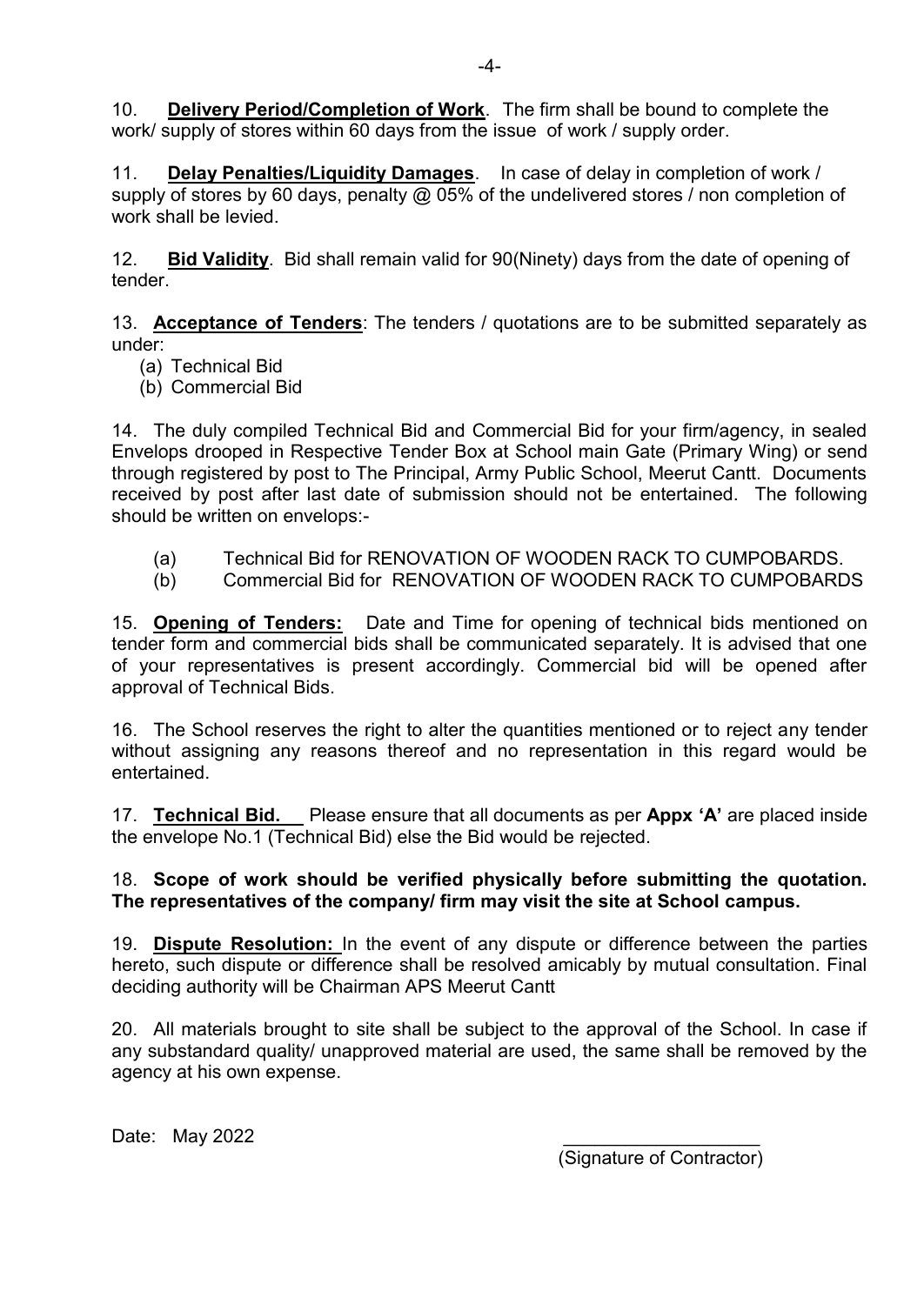(Refers to terms and conditions Para 2 of Tender Form)

## **TECHNICAL BID**

The following documents and specification will also be submitted with Technical Bid:-

| <u>s.</u><br><b>No</b> | <b>Documents</b>                                                                                          | <b>Document</b><br><b>Produced</b><br>by Vendor<br>Yes/No | Document/<br><b>Certificate</b><br><u>No.</u> | Ser No. of<br>Pages<br>attached |
|------------------------|-----------------------------------------------------------------------------------------------------------|-----------------------------------------------------------|-----------------------------------------------|---------------------------------|
| (a)                    | Authorized Registration Certificate of<br>Firm/ Agency                                                    |                                                           |                                               |                                 |
| (b)                    | Registration of GST of Firm/Agency                                                                        |                                                           |                                               |                                 |
| (c)                    | Aadhar Card of Proprietor (both side)<br>optional                                                         |                                                           |                                               |                                 |
| (d)                    | PAN Card of Firm/Agency / Proprietor                                                                      |                                                           |                                               |                                 |
| (e)                    | Last Two Years Income Tax Return                                                                          |                                                           |                                               |                                 |
| (f)                    | DD of Rs 20,000/- (refundable)                                                                            |                                                           |                                               |                                 |
| (g)                    | Terms and conditions accepted or not<br>(Should be on company/firm letter<br>pad duly stamped and signed) |                                                           |                                               |                                 |

Note: Please refer to Terms and conditions attached to this letter as Appx 'A' The same are required to be duly signed by authorized and competent representative of the firm/ agency/ company and attached with other relevant documents for the Technical Bid.

Date: May 2022

(Signature of Contractor)

## **UNDERTAKING BY CONTRACTOR**

I have done the survey on ground and given the total estimated cost and items required for the complete project /order.

Date: May 2022